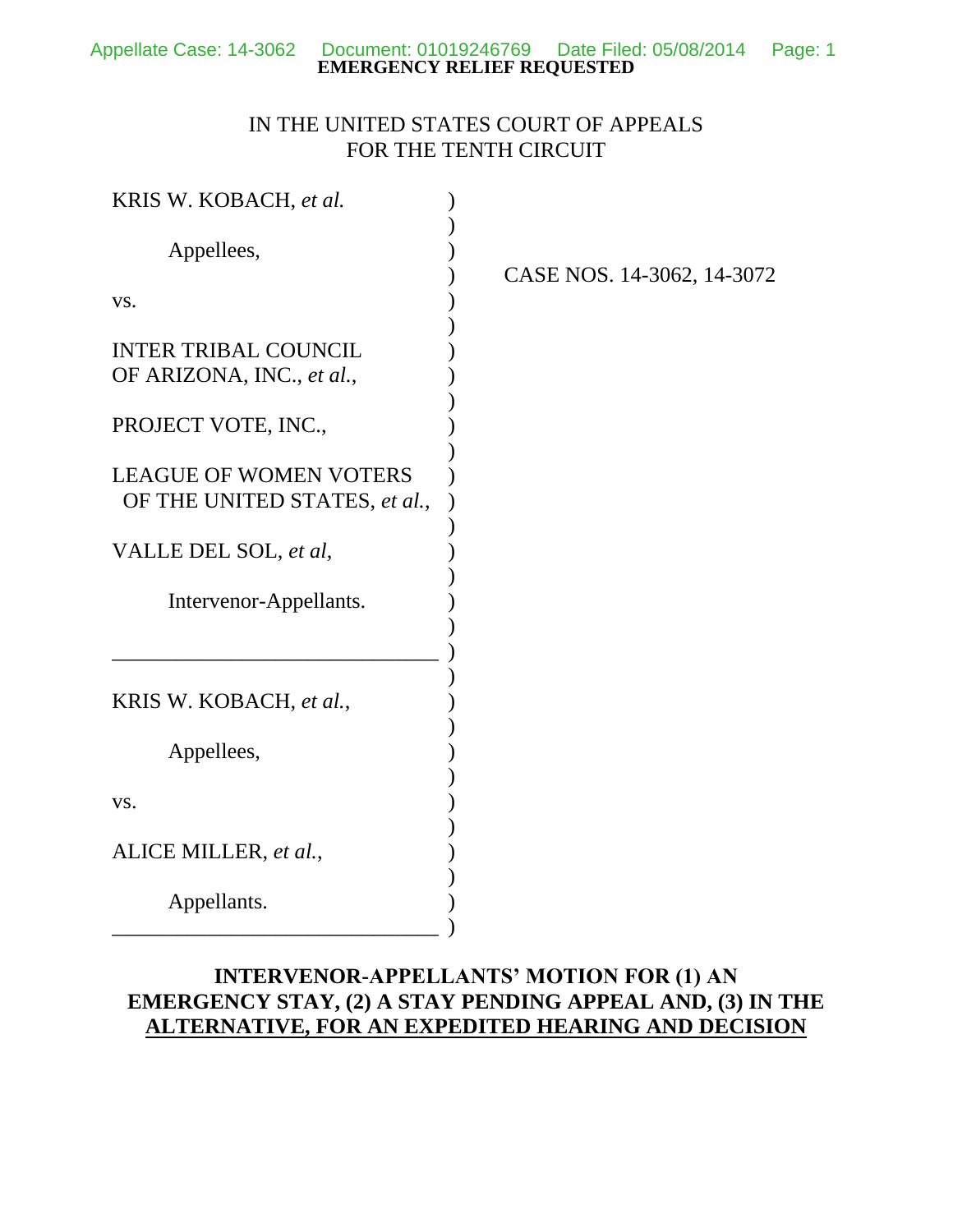### **I. INTRODUCTION**

In light of the impending federal mid-term elections and to preserve the rights of citizens in Arizona and Kansas ("the States") to register to vote, this Court should issue an emergency stay of the district court's March 19, 2014 Order ("Order"), and then grant a full stay pending appeal. Under the simplified system for voter registration for federal elections established by the National Voter Registration Act of 1993 ("NVRA"), 42 U.S.C. § 1973gg *et seq.*, prospective voters have been able since 1994 to register by completing the National Mail Voter Registration Form ("Federal Form")—a simple postcard—prescribed by the U.S. Election Assistance Commission ("EAC"). The Order compels the EAC to add an unprecedented requirement to the Federal Form that prospective voters submit additional documentary evidence establishing their eligibility to vote. In so doing, the district court disregarded critical and binding precedent (most notably the Supreme Court's decision last term in *Arizona v. Inter Tribal Council of Arizona, Inc.*, 133 S. Ct. 2247 (2013) ("*ITCA*")), ignored the deferential standards for review of administrative action, and upset a *status quo* that has governed voter registration in federal elections for 20 years.

Following the Supreme Court's June 2013 decision in *ITCA*, the States asked the EAC to modify the Federal Form—which already requires an affirmation of U.S. citizenship—to add new state-specific instructions requiring applicants to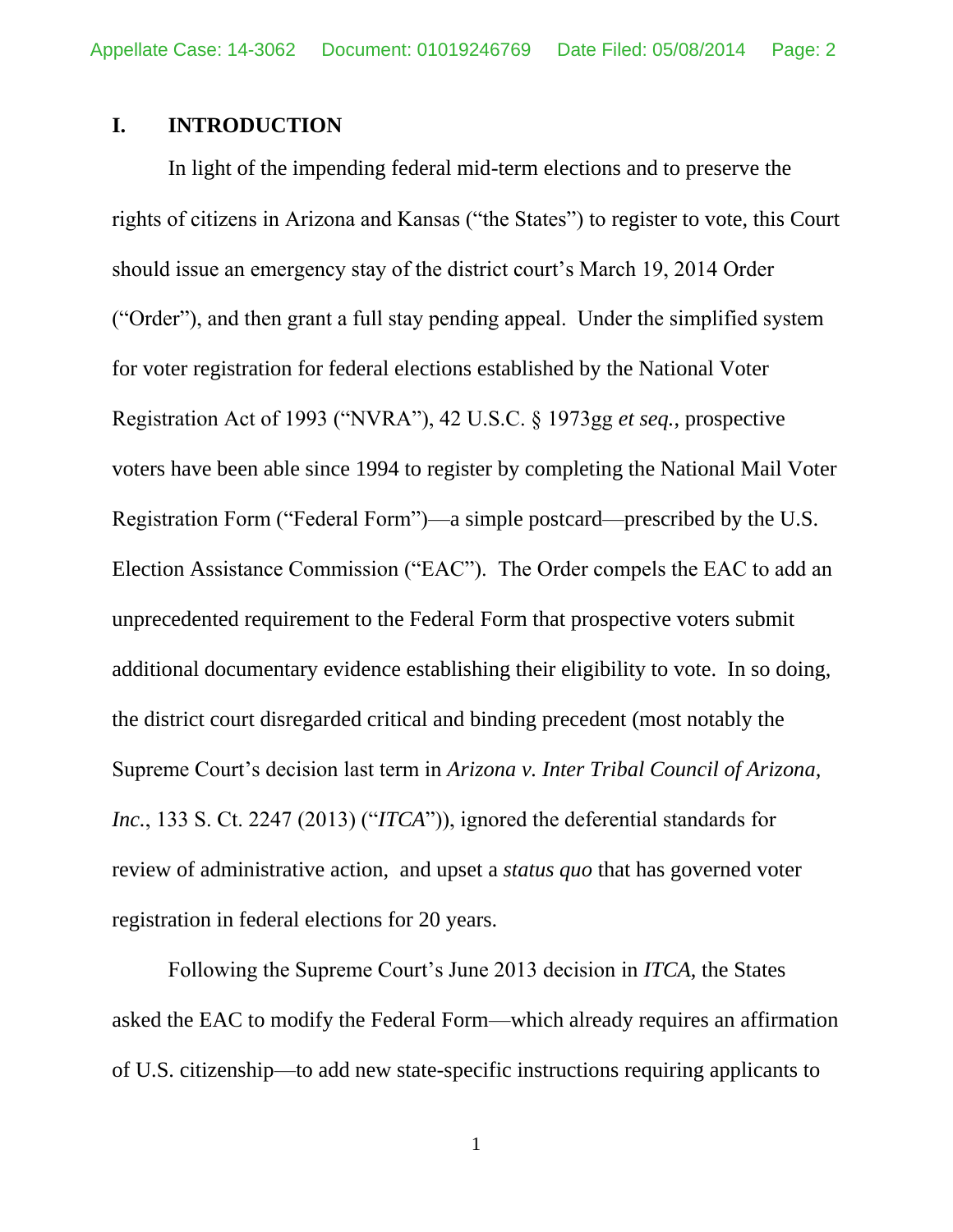provide documentary proof of citizenship. The States currently are enforcing this proof requirement regarding their own registration forms and have used it to deny (or place in indefinite "suspension") thousands of registration applications, thus disenfranchising thousands of United States citizens. On January 17, 2014, after considering thousands of pages of submissions, the EAC issued a 46-page decision rejecting these requests and reaching the factual conclusion, on the record presented to the agency, that "additional proof of citizenship is not necessary . . . to enable the appropriate State election official to assess the eligibility of the applicant." Docket No. 129-1 at  $45$ . The EAC also found that the Federal Form includes ample safeguards against noncitizens registering to vote, that the States have numerous other methods to assure that noncitizens do not vote, and that the States failed to establish that the Federal Form precludes them from enforcing their voter qualifications. *Id.* at 35–41. However, upon the States' request for review, the district court did not acknowledge these findings and ordered the EAC to add the States' requested language "immediately." Order at 28.

All four balancing factors weigh heavily in favor of a stay. With regard to the merits, the district court's ruling runs contrary to the Supreme Court's decision last term in *ITCA*, and thus there is a strong likelihood that Intervenor-Appellants will succeed on appeal. *ITCA* dealt with essentially the same issue presented here:

 $<sup>1</sup>$  All citations to docket numbers are to the district court docket.</sup>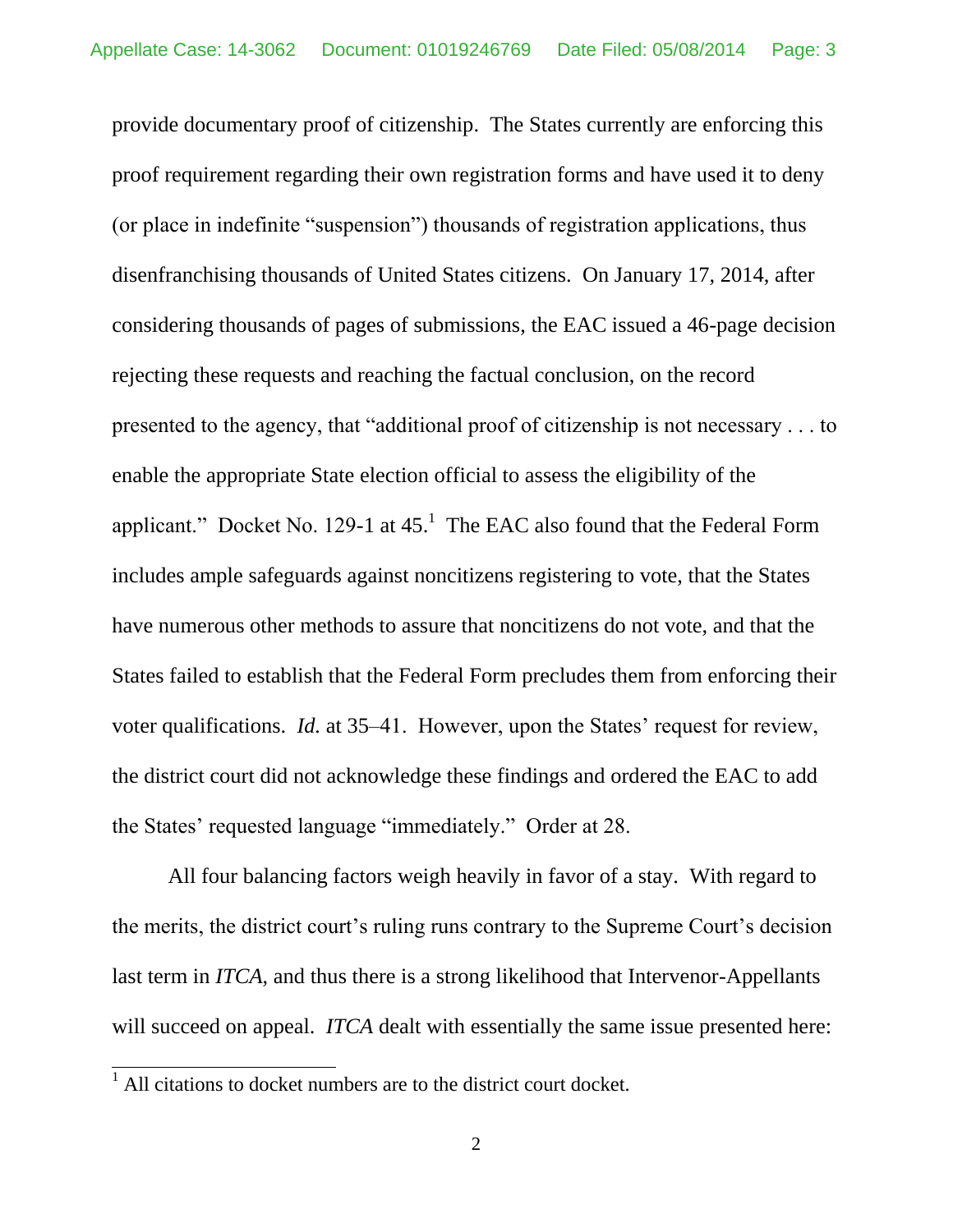whether Arizona (a Plaintiff-Appellee here) may compel Federal Form applicants to comply with its state law documentary proof-of-citizenship provision. The Supreme Court ruled against Arizona, stating:

[T]he Federal Form provides a backstop: No matter what procedural hurdles a State's own form imposes, the Federal Form guarantees that a simple means of registering to vote in federal elections will be available. Arizona's reading would permit a State to demand of Federal Form applicants every additional piece of information the State requires on its state-specific form. If that is so, the Federal Form ceases to perform any meaningful function, and would be a feeble means of 'increas[ing] the number of eligible citizens who register to vote in elections for federal office.' §1973gg(b)".

*ITCA*, 133 S. Ct. at 2256. Moreover, the Supreme Court held that the NVRA

grants the EAC, not the States, the authority to determine the contents of the Form,

and that the NVRA "precludes Arizona from requiring a Federal Form applicant to

submit information beyond that required by the form itself." *Id.* at 2260. Yet, in

this case, the district court concluded that the EAC must defer to the States' request

to include documentary proof-of-citizenship instructions on the Form.

Furthermore, the district court violated the most basic tenets of administrative law

by failing to defer to the EAC's legal interpretations or factual findings; indeed, it

proceeded as if the EAC had never made any factual findings whatsoever.

The factors relating to irreparable harm and the public interest likewise strongly favor a stay:

• Both prospective registrants and community groups that conduct registration drives (including Intervenor–Appellants) will suffer irreparable harm unless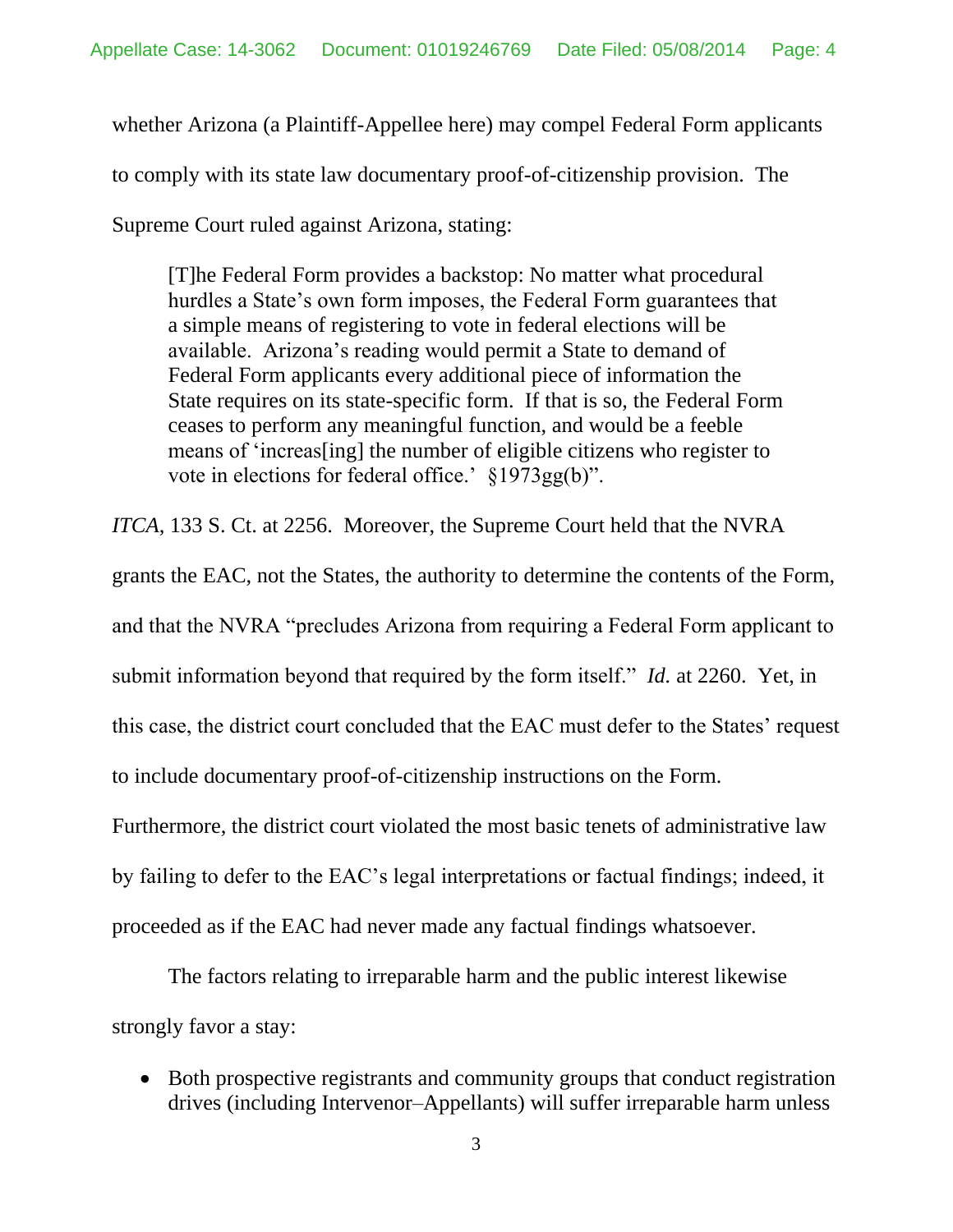a stay is granted, because prospective registrants will be disenfranchised by the documentary proof of citizenship requirements and unable to vote in the upcoming federal elections.<sup>2</sup> Already, the States have denied or indefinitely "suspended" thousands of registration applications submitted using the States' own registration forms because citizenship proof was not submitted.

- The States, conversely, will not be harmed by the issuance of a stay because—as the EAC found—they have alternative methods of enforcing their citizenship qualifications. Docket No. 129-1 at 35-41.
- Granting a stay is in the public interest because it will avoid the confusion inherent in promulgating multiple versions of the Federal Form, preserve the integrity of the 2014 elections, and prevent citizens from being improperly barred from voting. Moreover, requiring that the Federal Form include each State's documentary proof requirements would lead to the Federal Form "ceas[ing] to perform any meaningful function," *ITCA*, 133 S. Ct. at 2256, a result that is plainly contrary to the public interest.

The district court's order overturns the reasoned judgment of a federal agency and risks confusion and disenfranchisement on the eve of federal elections. A stay is essential to preserve the status quo until this Court can fully evaluate the arguments and resolve the issue. In the alternative, briefing and oral argument should be expedited to allow for a decision on the merits at the earliest possible date prior to the close of registration for the November federal elections.

# **II. JURISDICTION, RIPENESS, AND FRAP 8 CONSIDERATIONS**

The district court had jurisdiction under 28 U.S.C. § 1331 as this case arises

under the Constitution's Elections Clause, the NVRA, and the APA, 5 U.S.C. §

<sup>&</sup>lt;sup>2</sup> The registration deadlines for federal elections this year are as follows: (1) Arizona, July 28 (primary) and October 6 (general); and (2) Kansas, July 15 (primary) and October 14 (general). The Kansas primary is on August 5, and Arizona is on August 26.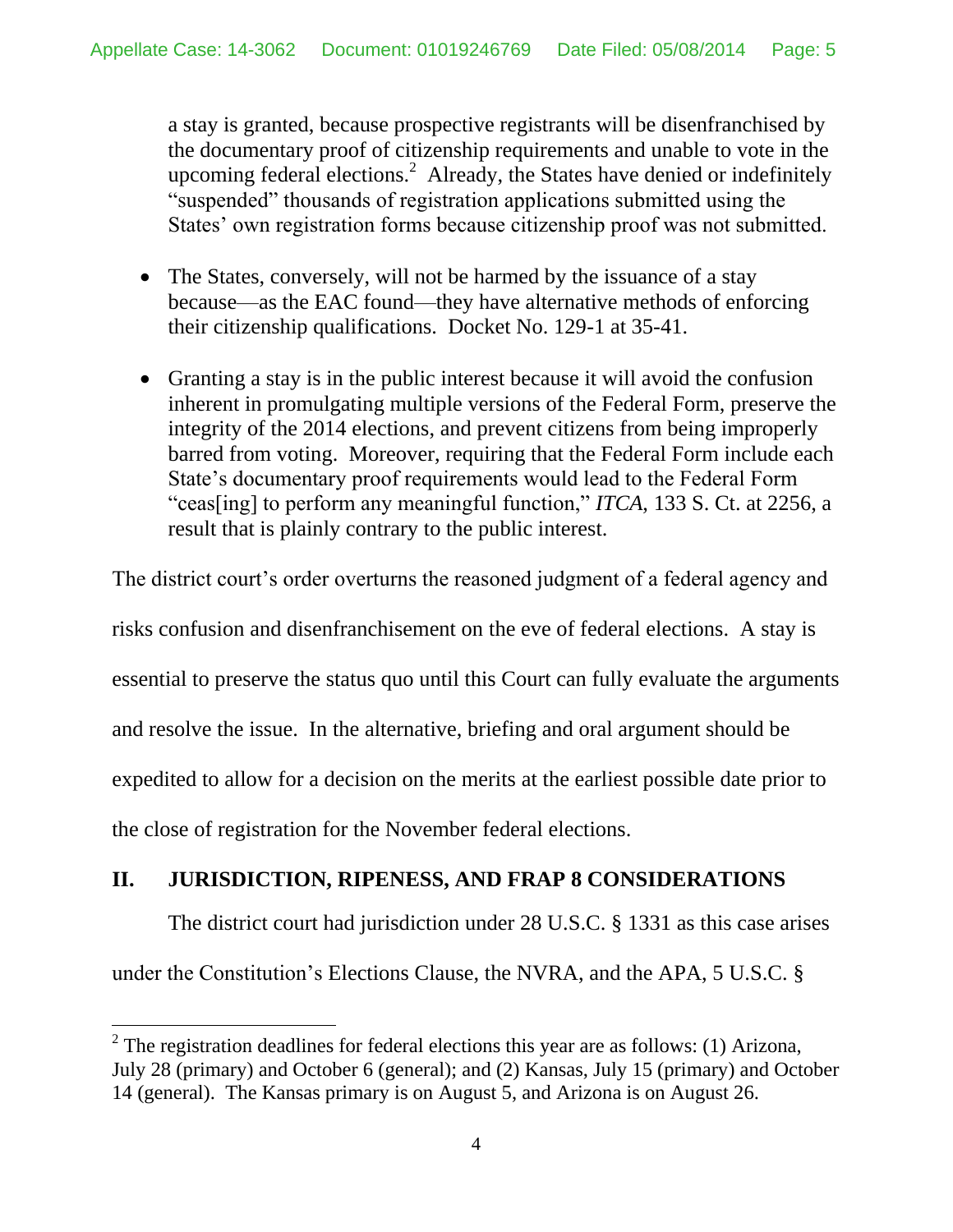550 *et seq*. This Court has jurisdiction under 28 U.S.C. § 1291 since it is an appeal

of a final decision by the U.S. District Court for the District of Kansas. The district

court denied a stay on May 7, 2014 stating *inter alia*:

[T]he Court does not dispute that some harm to . . . voter registration drives could occur . . . [but] any such harm would prove to be temporary and reversible. . . [and] does not outweigh the potential harm to the states . . . Public interest is best expressed through laws enacted by the public's elected representatives. [Arizona and Kansas] have decided that the public interest of their residents is in preventing voter fraud and protecting public confidence in the integrity of their elections  $\dots$  [T] he inability to register voters is only theoretical  $\dots$ [T]he Court is not convinced that the EAC and the intervenors have demonstrated a strong likelihood of success on appeal.

Docket No. 195, at 5-8.

### **III. LEGAL STANDARD**

The purpose of a stay is to preserve the status quo pending an appeal. *See McClendon v. City of Albuquerque*, 79 F.3d at 1014, 1020 (10th Cir. 1996). When considering a stay pending appeal, the Court must balance the following factors: " $(1)$  the likelihood of success on appeal;  $(2)$  the threat of irreparable harm if the stay or injunction is not granted; (3) the absence of harm to opposing parties if the stay is granted; and (4) any risk of harm to the public interest." *Nken v. Holder*, 556 U.S. 418, 434 (2009); 10th Cir. R. 8.1. Generally, the moving party must demonstrate a "substantial likelihood of success on the merits." *FTC v. Mainstream Mktg. Servs.*, 345 F.3d 850, 853 (10th Cir. 2003). However, "where the moving party has established that the three 'harm' factors tip decidedly in its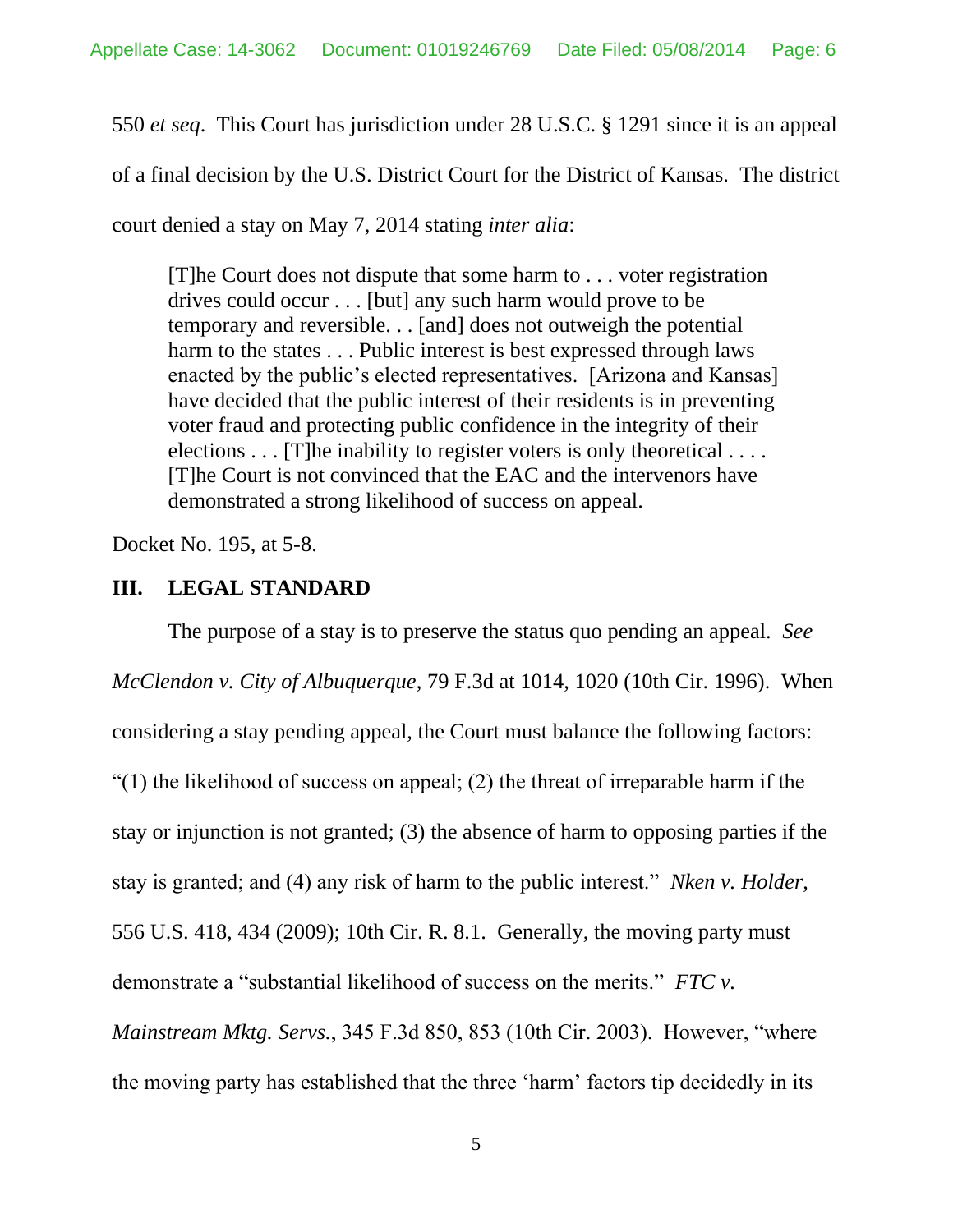favor, the 'probability of success' requirement is somewhat relaxed" and "is demonstrated when the [moving party] has raised questions going to the merits so serious, substantial, difficult, and doubtful as to make the issue ripe for litigation and deserving of more deliberate investigation." *Id.* at 852.

#### **IV. ARGUMENT**

## **A. INTERVENOR-APPELLANTS ARE LIKELY TO SUCCEED ON APPEAL**

Intervenor-Appellants are likely to succeed on appeal for at least two independent reasons. First, the district court fundamentally misconstrued the Supreme Court's decision in *ITCA* and misinterpreted the NVRA. Second, the district court failed to give any deference to the EAC's factual findings or appropriate deference to its interpretations of the NVRA.

### **1. The District Court Misconstrued** *ITCA*

The district court's March 19, 2014 decision cannot be reconciled with the Supreme Court's decision in *ITCA*. In particular, the Supreme Court held that the NVRA preempts States "from requiring a Federal Form applicant to submit information beyond that required by the form itself." *ITCA*, 133 S. Ct. at 2260. More specifically, because the Federal Form prescribed by the EAC did not include Arizona's proof-of-citizenship provision, the Court ruled that Arizona was preempted from requiring Federal Form applicants to submit any such additional proof of citizenship. The Court observed that Arizona had the option to try to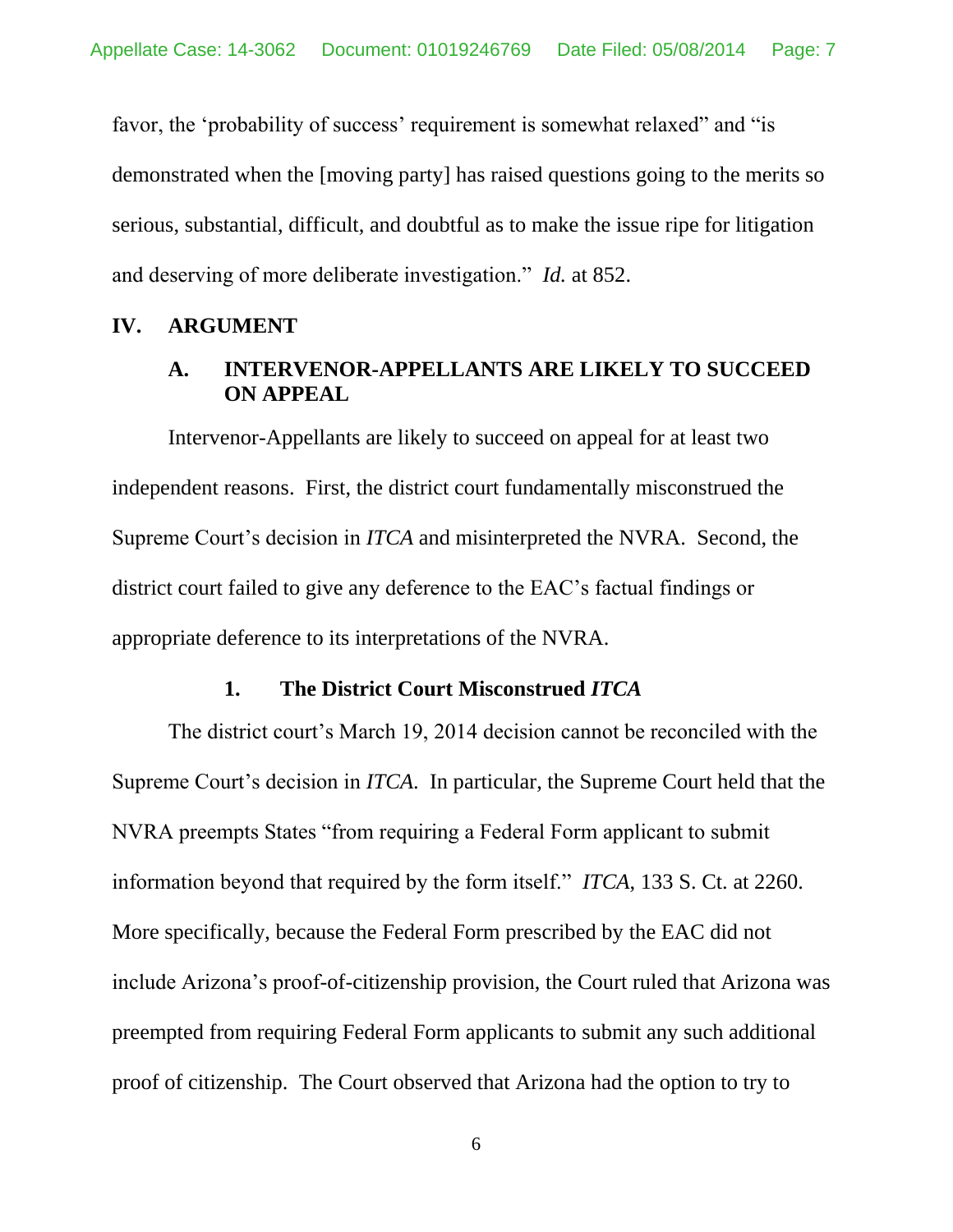demonstrate to the EAC (again) that the agency should amend the Federal Form to include a citizenship documentation requirement. However, the Court emphasized that: (1) the Form can only contain "'information . . . *necessary* to enable . . . State election official[s] to assess the eligibility'" of an applicant, citing 42 U.S.C. § 1973gg-7(b)(1); (2) the EAC could reject Arizona's request; and (3) on judicial review it was Arizona's burden, under the APA, "to *establish* in a reviewing court that a mere oath will not suffice to effectuate its citizenship requirement and that the EAC is *therefore* under a nondiscretionary duty to include Arizona's concrete evidence requirement on the Federal Form." *Id.* at 2259–60 (emphasis added).

The district court, however, turned the Supreme Court's ruling on its head, erroneously concluding that: (1) the requested state-specific instructions are "necessary" because the "the states' determination that a mere oath is not sufficient is all the states are required to establish," Order at 27; (2) "Congress has not preempted state laws requiring proof of citizenship through the [NVRA]," *id.* at 1; and (3) the EAC's statutory interpretations were not entitled to "any deference." *Id.* at 7, 16. The court's misreading of *ITCA* is evident in three critical respects.

First, the Supreme Court repeatedly recognized that the NVRA gives the EAC—*not* the States—the authority and discretion to determine the contents of the Federal Form, including whether or not the Form includes a proof-of-citizenship requirement. Accordingly, the district court's ruling that States have plenary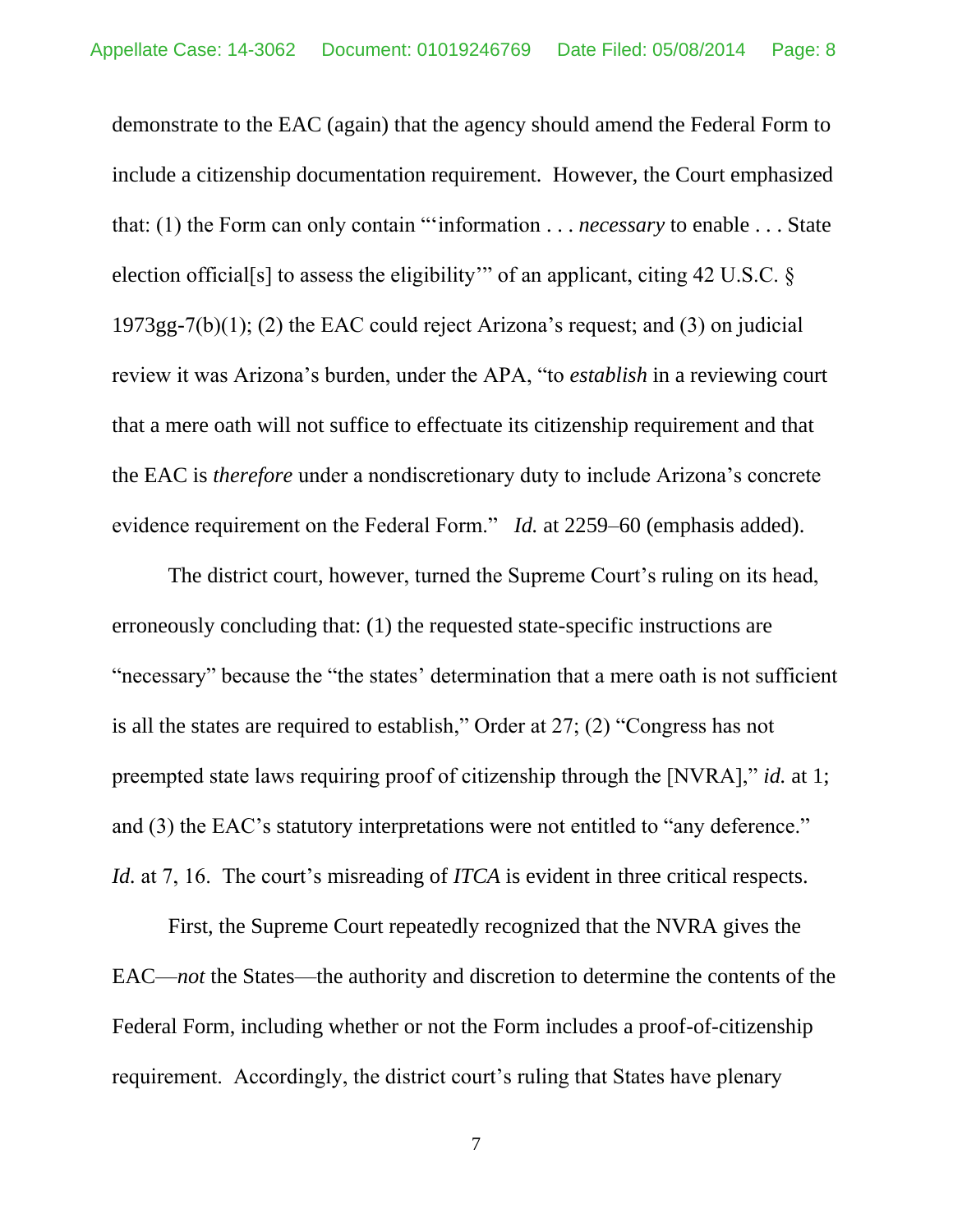power to compel changes to the Federal Form is incorrect. *Compare* Order at 24, 27 (stating that "the Arizona and Kansas legislatures have decided that a mere oath is not sufficient to effectuate their citizenship requirements" and "the EAC must list those requirements" that states request), *with ITCA*, 133 S. Ct. at 2251–52, 2259 (stating that the EAC "is invested with rulemaking authority to prescribe the contents of that Federal Form" and referring to the EAC's "validly conferred discretionary executive authority"). Through the NVRA, Congress delegated to the EAC the power to determine what is necessary, including with respect to citizenship verification; indeed, the first step in the Supreme Court's "road map" that Arizona needed to renew its request before the EAC, *ITCA*, 133 S. Ct. at 2260—would have otherwise been a pointless exercise. Accordingly, the district court's conclusion that the EAC has a "nondiscretionary duty to include the state's concrete evidence requirement" was wrong. *See* Order at 27.

Second, the district court's invocation of the rule of constitutional avoidance was improper because *ITCA* fully resolved the constitutional concern that the district court perceived. *Compare* Order at 7 (questioning whether "Congress ha<sup>[s]</sup> the constitutional authority to preempt state voter registration requirements"), *with ITCA*, 133 S. Ct. at 2253, 2259 (stating that the Constitution's Elections Clause grants Congress the authority to create "'regulations relating to registration,' an authority that necessarily encompasses 'the power to alter [state law] registration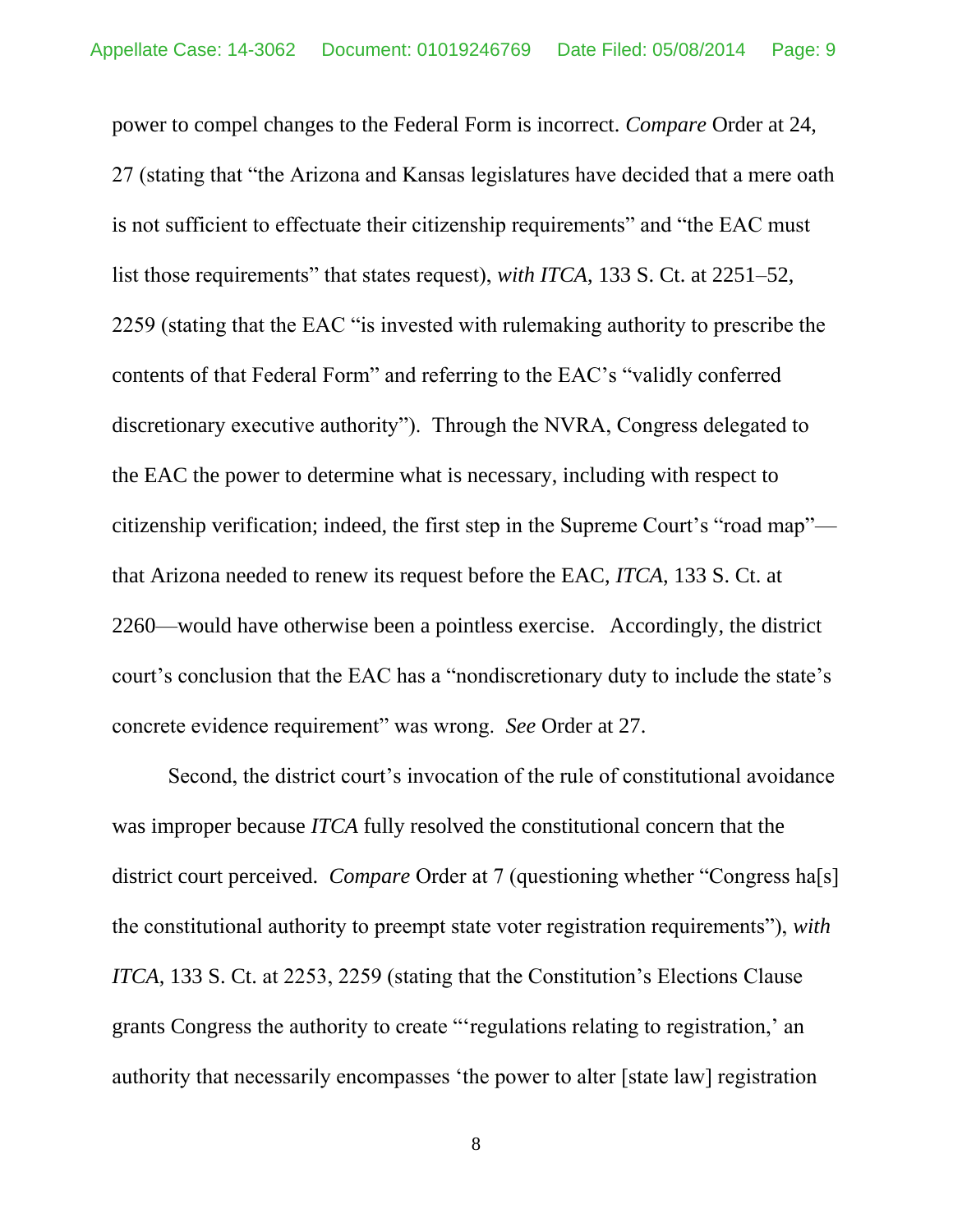laws or supplant them all together," and that "no constitutional doubt is raised" by Congress's grant of authority to the EAC to determine the contents of the Federal Form, subject to APA review).

Third, the district court erred in concluding that the NVRA must yield to state-law proof-of-citizenship provisions. *See* Order at 27. The contents of the Federal Form, which includes provisions requiring applicants to establish their citizenship, are a matter of *federal law*, prescribed by the EAC under the NVRA, which, in turn, was enacted by Congress pursuant to its "broad" Elections Clause authority "'to provide a complete code for congressional elections,' including . . . regulations relating to 'registration.'" *ITCA*, 133 S. Ct. at 2253 (quoting *Smiley v. Holm*, 285 U.S. 355, 366 (1932)). In the NVRA, Congress set out the Federal Form's contents and "empower[ed] the EAC to create the Federal Form … [and] prescribe its contents." *ITCA*, 133 S. Ct. at 2255. By ruling that Arizona and Kansas can graft their individual requirements onto the Federal Form, the district court frustrated the intent of the NVRA and contravened the Supreme Court's holding—instead of a framework where States cannot modify the Federal Form absent a showing of necessity, the court below created a framework where States have the ability to control the content, provided a State merely asserts that the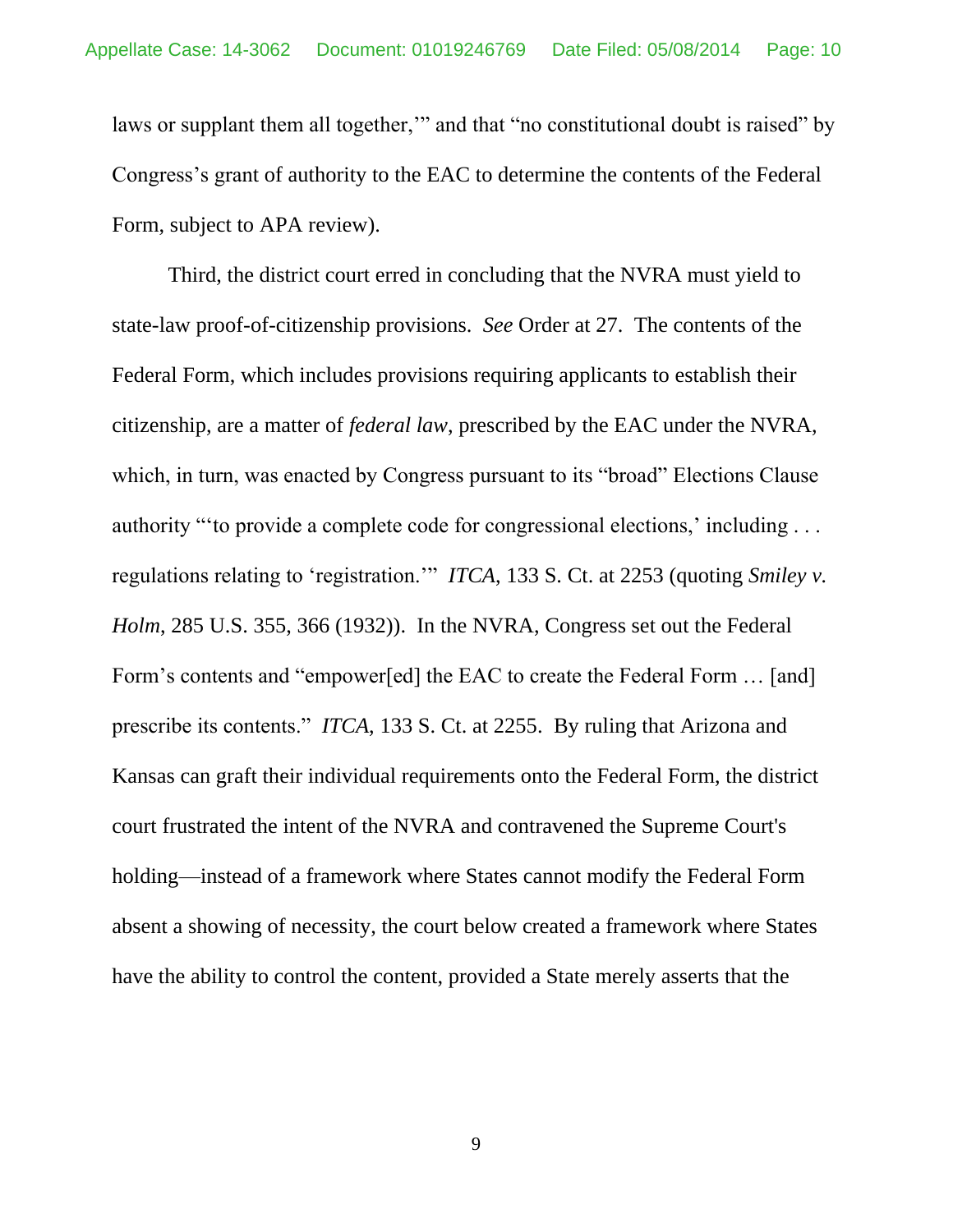content is related to the State's qualifications for voting. This is fundamentally incorrect under the NVRA and *ITCA*. 3

## **2. The District Court Failed to Defer to the EAC**

As authorized by the NVRA, the EAC considered the requested changes to the Federal Form, evaluated the administrative record, made factual findings based on that record, and concluded that the proposed changes were not "necessary" within the meaning of the NVRA. Rather than evaluate those findings under the deferential standards mandated by the APA, 5 U.S.C. § 706, the district court ignored the EAC's factual findings and overrode the agency's legal conclusions. This was reversible error for two distinct reasons.

First, under the APA, an agency's factual findings are entitled to substantial deference by a reviewing court. *Ethyl Corp. v. EPA*, 541 F.2d 1 (D.C. Cir. 1976) ("The standard of review is a highly deferential one . . . and requires affirmance if

<sup>&</sup>lt;sup>3</sup> See ITCA, 133 S. Ct. at 2255-57 ("the fairest reading of the statute is that a stateimposed requirement of evidence of citizenship not required by the Federal Form is 'inconsistent with' the NVRA's mandate . . . [and] the Election Clause requires that Arizona's rule give way."). The court also failed to consider that, in both the NVRA and HAVA, Congress expressly specified the information about citizenship that must be included in the Federal Form. In addition to the necessity provision discussed *supra* at 6- 7, the NVRA provides the Form "shall include a statement that (a) specifies each eligibility requirement (including citizenship); (b) contains an attestation that the applicant meet each such requirement; and (c) requires the signature of the applicant under penalty of perjury . . ." 42 U.S.C. § 1973gg-7(b)(2); *see also* 42 U.S.C. § 15483(b)(4)(A)(i) (HAVA citizenship verification requirements). State law documentary proof-of-citizenship requirements that conflict with these provisions obstruct fulfillment of the NVRA's objective of "guarantee[ing] that a simple means of registering to vote in federal elections will be available." *ITCA*, 133 S. Ct. at 2255.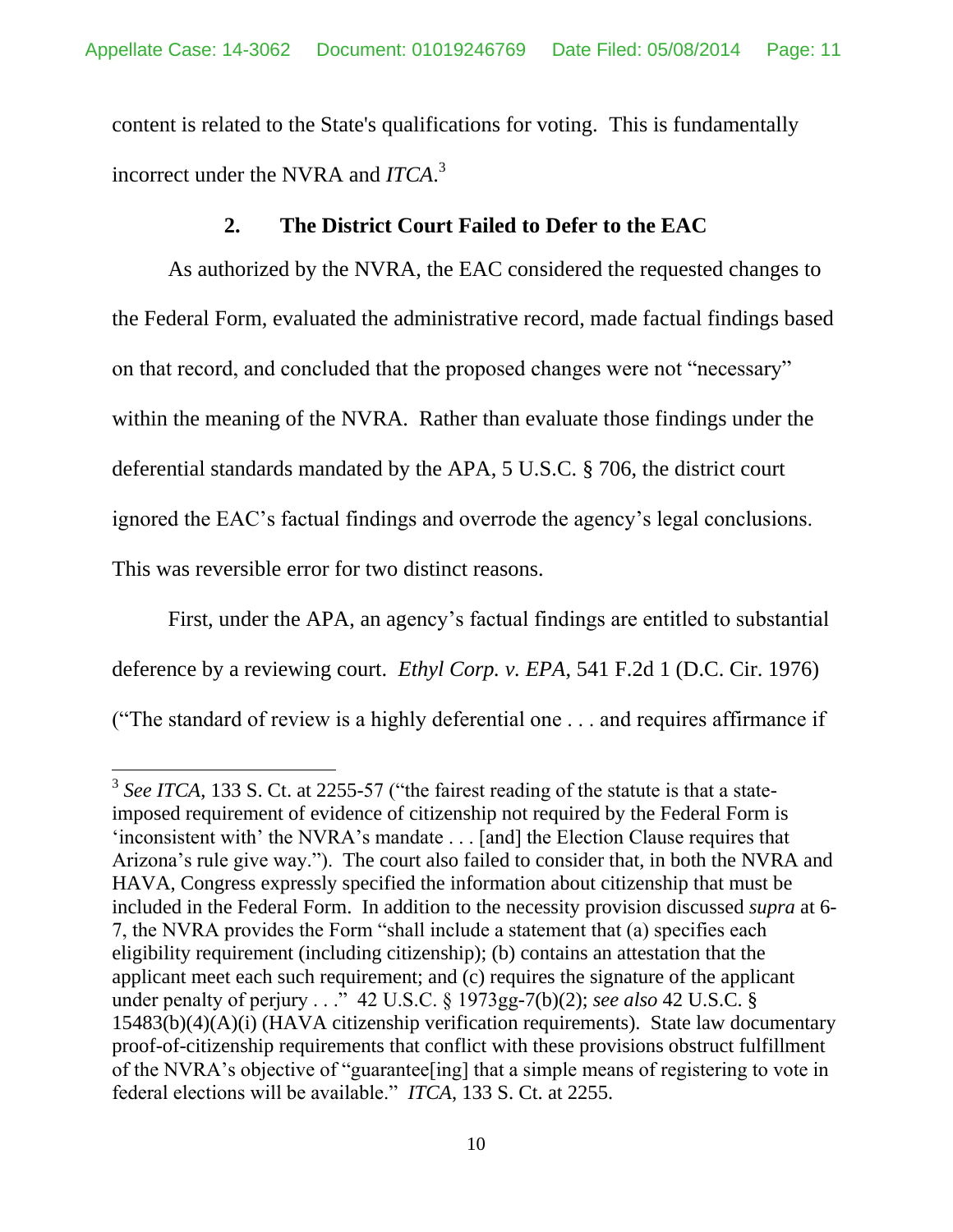a rational basis exists for the agency's decision"); *Citizens to Preserve Overton* 

*Park v. Volpe*, 401 U.S. 402 (1971) ("Although inquiry into the facts is to be

searching and careful, the ultimate standard of review is a narrow one . . . . The

court is not empowered to substitute its judgment for that of the agency.").

Here, the EAC made specific factual findings that:

- The State's requested relief "would require applicants to submit more information than is necessary to enable election officials to assess eligibility," EAC Decision, Docket No. 129-1 at 28–41;
- "The Federal Form already provides safeguards to prevent noncitizens from registering to vote," *id.* at 28–29;
- "The evidence in the record is insufficient to support the States' contention that a sworn statement is 'virtually meaningless' and not an effective means of preventing voter registration fraud," *id.* at 31;
- "The evidence [submitted by the States] fails to establish that the registration of noncitizens is a significant problem in either state, sufficient to show that the States are, by virtue of the Federal Form, currently precluded from assessing the eligibility of Federal Form applicants," *id.* at 33;
- "States have a myriad of means available to enforce their citizenship requirements without requiring additional information," *id.* at 36-40;
- "States are not 'precluded . . . from obtaining the information necessary to enforce their voter qualifications,' and that the required oaths and attestations contained on the Federal Form are sufficient to enable the States to effectuate their citizenship requirements," *id.* at 40; and
- Changing the Federal Form "would likely hinder eligible citizens from registering to vote in federal elections, undermining a core purpose of the NVRA," and "could discourage the conduct of organized voter registration programs, undermining one of the statutory purposes of the Federal Form," *id.* at 42–43.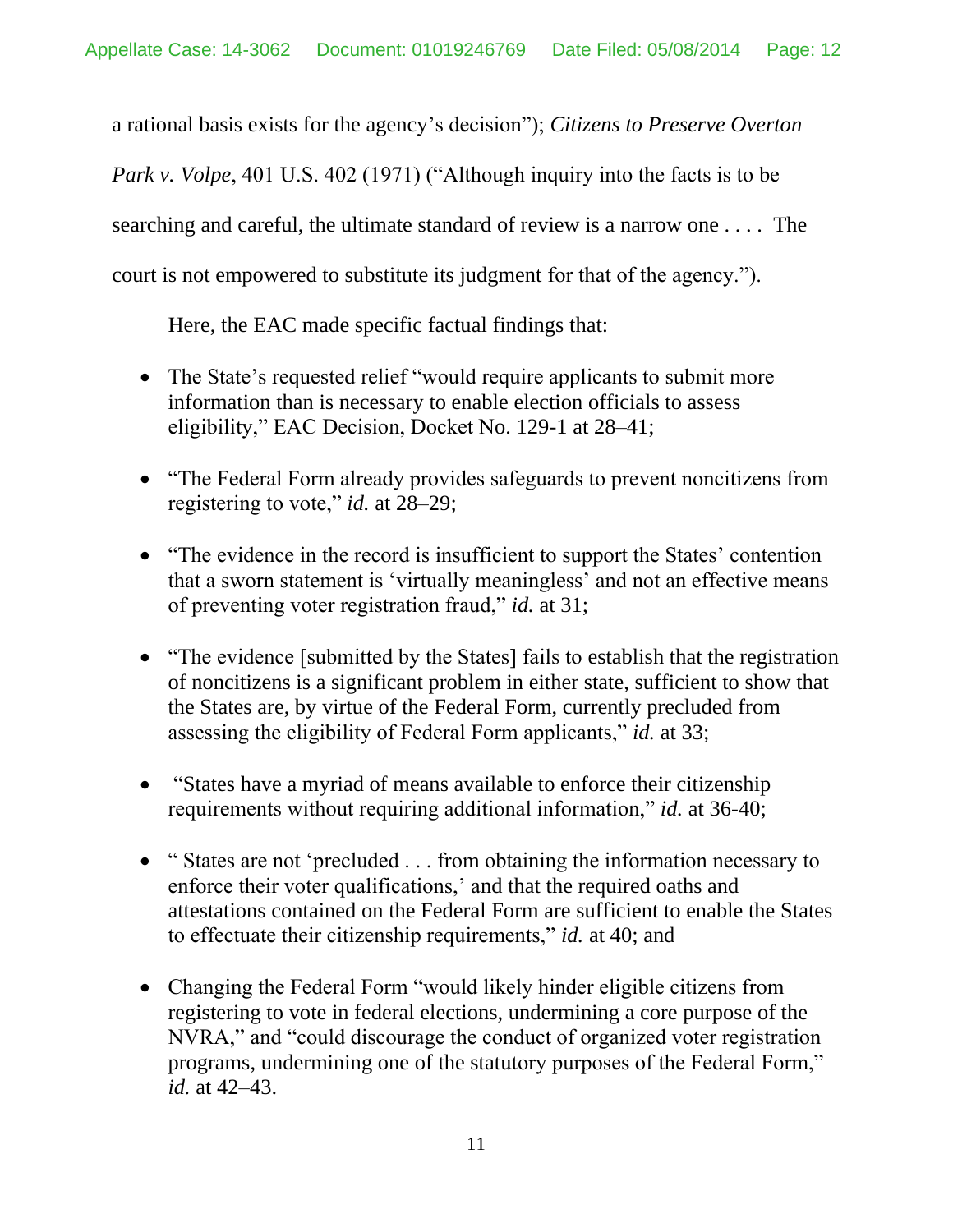Rather than deferring to these findings, the district court ignored them.

Second, the district court failed to give appropriate deference to the EAC's interpretation of the NVRA and of its own regulations, in direct contravention of *Chevron U.S.A. v. Natural Resources Defense Council, Inc.*, 467 U.S. 837 (1984). Instead, the court held that "the EAC decision is not entitled to *Chevron* deference in this case" because "the canon of constitutional avoidance trumps *Chevron*  deference." Order at 14-15. This is incorrect, and (as discussed above) disregards the ruling in *ITCA* dismissing the very constitutional concern that the district court invoked in applying the constitutional avoidance doctrine. There was thus no barrier to application of the principles of administrative law set forth in *Chevron*. *See Chevron*, 467 U.S. at 844 (a court's preference for a different reading does not justify "substitut[ing] its own construction of a statutory provision for a reasonable interpretation made by the administrator of an agency"); *see also City of Arlington v. FCC*, 133 S. Ct. 1863, 1871 (2013) ("*Chevron* applies to cases in which an agency adopts a construction of a . . . statute it administers.").

## **B. THE THREE "HARM" FACTORS TIP DECIDEDLY IN INTERVENOR–APPELLANTS' FAVOR**

## **1. Intervenor-Appellants Would Suffer Irreparable Harm Should a Stay Not Issue**

Immediate enforcement of the Order will destroy the long-standing status quo and interfere with Intervenor-Appellants' mission to help marginalized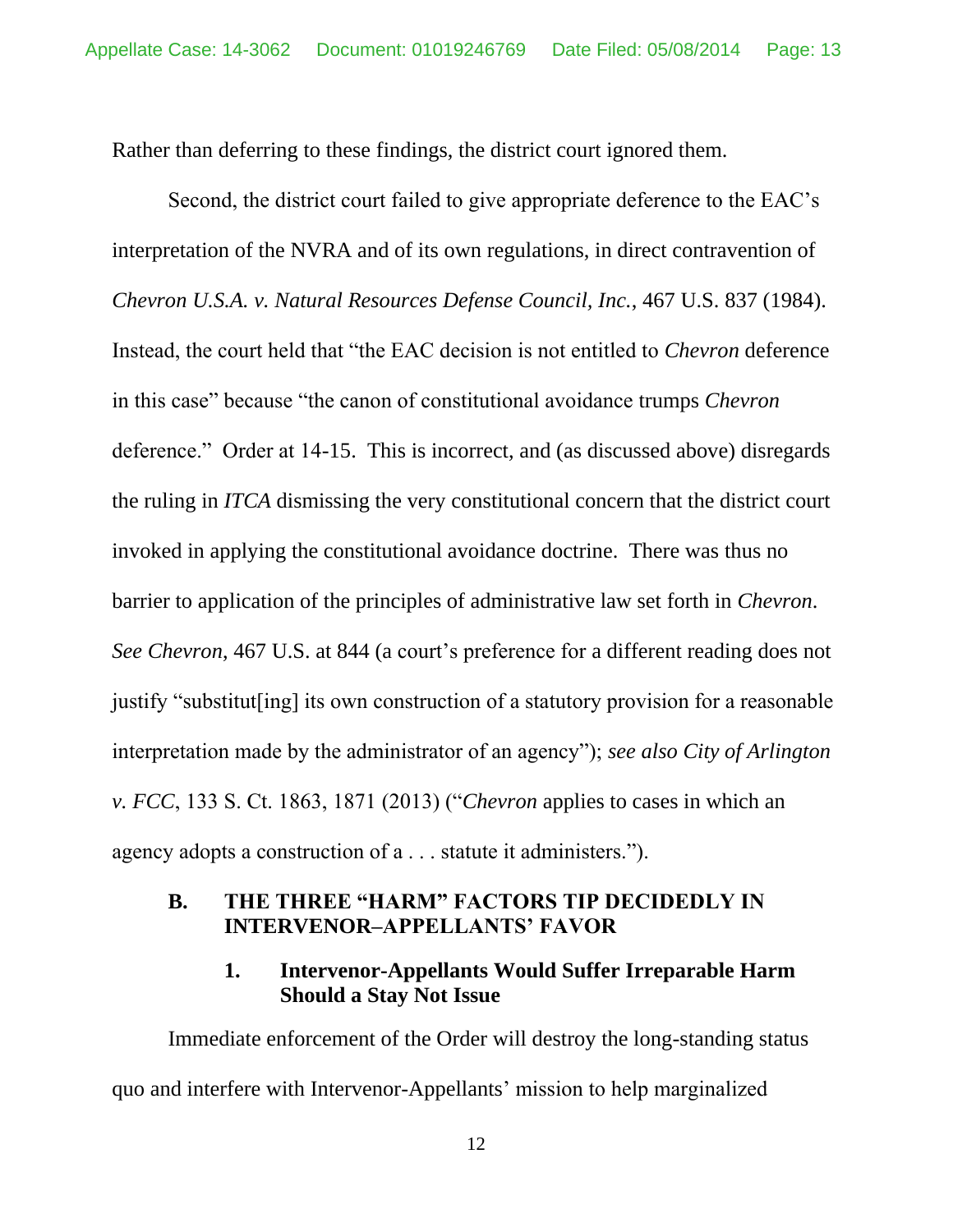communities in the voter registration process, and will thereby cause irreparable harm. In addition to funding and managing registration drives, several of the Intervenor-Appellants provide training and technical assistance to groups conducting drives, while others are membership organizations that represent prospective voters.

Changing the Federal Form's requirements during the pendency of the appeal will be particularly damaging because registration is now ongoing for federal elections that will take place mere months from now in both Arizona and Kansas. Enforcement of the Order will deprive Intervenor-Appellants and other voter registration organizations of the ability to help register eligible citizens, including those who lack the States' prescribed documents. The revisions to the Federal Form mandated by the Order will make it difficult or impossible for Intervenor-Appellants to conduct registration drives, and, even when drives are possible, they will have to expend significantly more effort on less effective ways of helping citizens register. As the EAC found, changing the Federal Form "could discourage the conduct of organized voter registration programs, undermining one of the statutory purposes of the Federal Form." EAC Mem. of Decision, Docket No. 129-1, at 42–43. These burdens will fall heavily on members of communities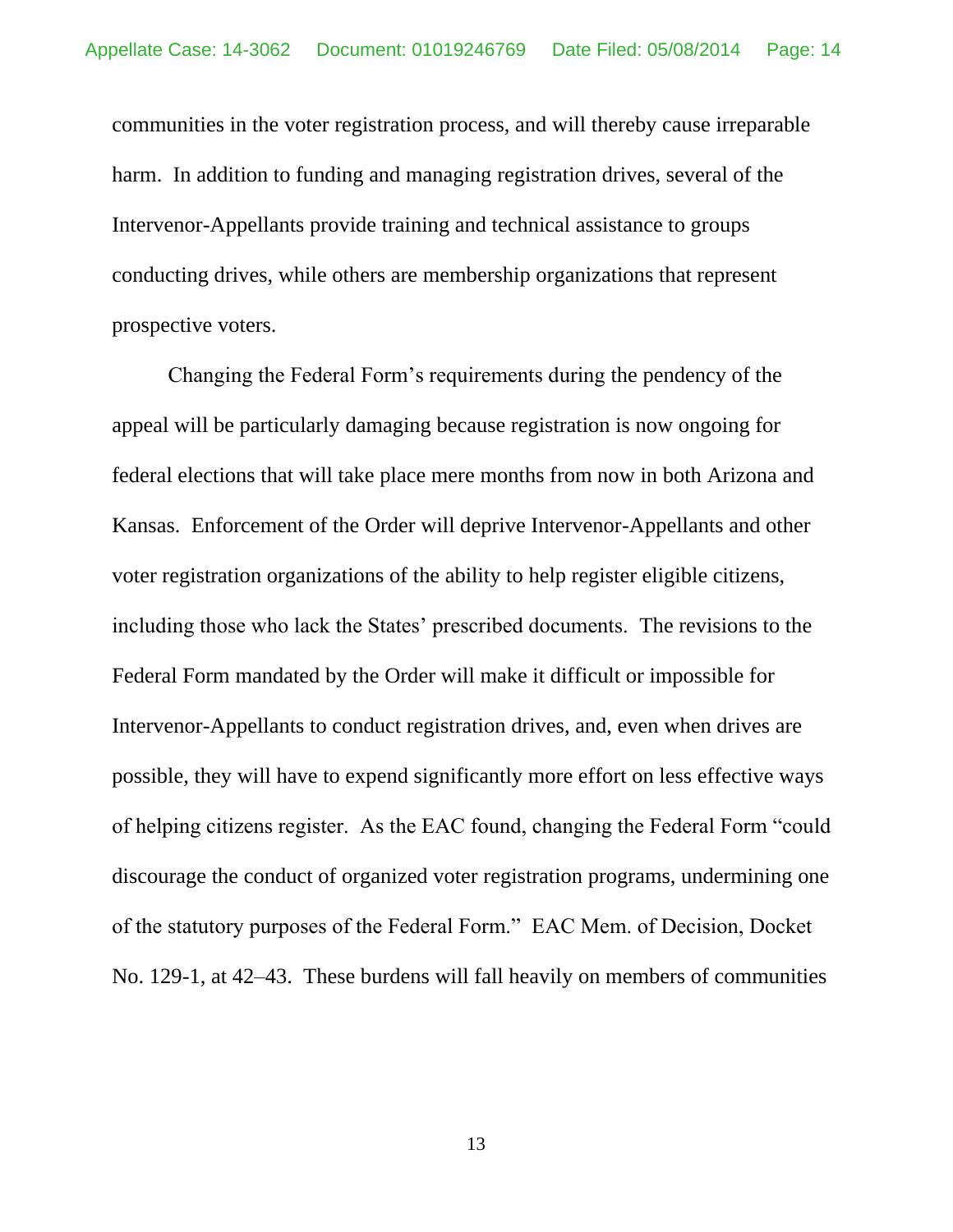that are already underrepresented at the polls—such as minorities and the poor—

the very communities Intervenor-Appellants target with their registration drives.<sup>4</sup>

The district court dismissed these concerns as "temporary and reversible."

Docket No. 195 at 4. In fact, Arizona's and Kansas' laws have already impeded

several of the Intervenor-Appellants in ways that cannot be undone:

- Intervenor-Appellant Project Vote is working with organizations in Arizona to provide training in assisting applicants to register to vote. Questions regarding implementation of the Order and the uncertainty of its future are already complicating training efforts and could lead to a considerable waste of efforts and resources. *See* EAC001809, 1825-26, Docket No. 132-17.
- Intervenor-Appellant League of Women Voters' activities in both Kansas and Arizona have been constrained by the States' documentary requirements, and the organization has helped fewer voters register because of the state form's requirements. EAC000714, 737-38, Docket No. 132-5.
- Under the States' laws, registration organizations are often unable to help people complete voter registrations because it is not logistically feasible for its volunteers to copy and handle the necessary documentation, even for citizens who have it. *See* EAC Decision, Docket No. 129-1 at 42–43.
- In response to the States' laws, the League of Women Voters has stopped conducting voter registration drives in certain counties in Kansas. EAC000739, Docket No. 132-5.

<sup>4</sup> *See* EAC001395, Docket No. 132-12 (Expert Report of Dr. Lanier showing that Arizona's initial implementation of its documentary proof requirement disproportionately resulted in rejecting Latino applicants and applicants, who came from areas of Arizona where the population was poorer and less educated); EAC001176–78, Docket No. 132-9 (Declaration of Lydia Camarillo noting that the documentary proof requirement will have a disparate impact on low-income and Latino registrants); EAC001185, Docket No. 132- 9 (Declaration of Irene Caudillo noting that the documentary proof requirement will create a substantial barrier for low-income, working class Latinos).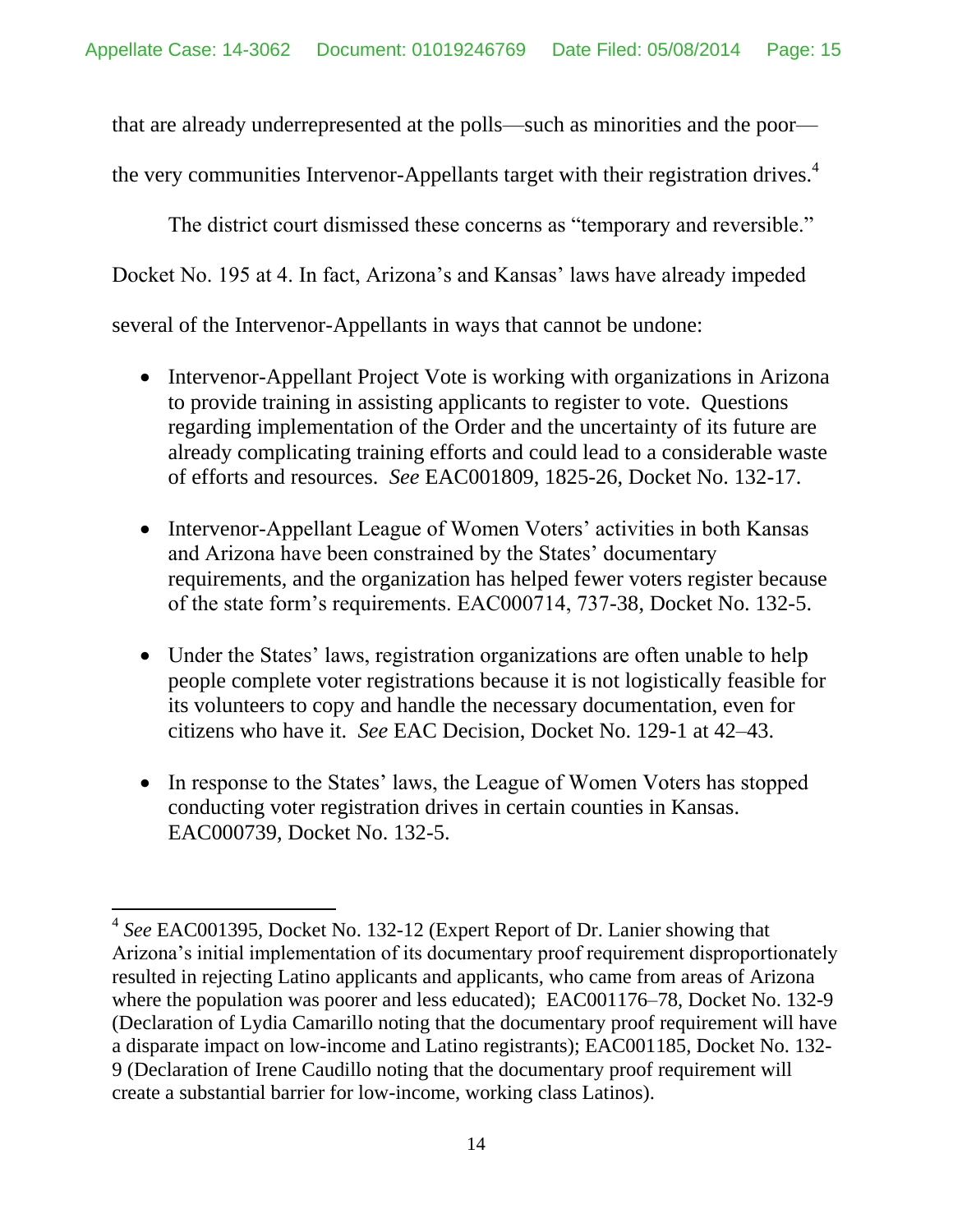A cancelled voter registration drive is not a harm which can be "undone"; it is an irreparable harm. When an opportunity to interact with and register a voter is lost, that chance is lost forever.<sup>5</sup> Some voters would not register at all but for the opportunity to do so at drives. Both Kansas and Arizona have registration deadlines for federal primaries in the next few weeks, and efforts to conduct registration activities are already in process.

The EAC also found that granting the States' requests to change the Federal Form "would likely hinder eligible citizens from registering to vote in federal elections, undermining a core purpose of the NVRA." EAC Mem. of Decision, Docket No. 129-1 at 42–43. The district court dismissed these concerns as "theoretical," Docket No. 195 at 4, but the EAC's conclusion is amply supported by the States' experience in implementing their documentation requirements. Tens of thousands of U.S. citizens have already been disenfranchised by the States, who have rejected their applications or placed their applications in "suspense" (meaning that the individuals are not entitled to vote until they present citizenship

<sup>5</sup> *See, e.g.*, Michael C. Herron & Daniel A. Smith, *House Bill 1355 and Voter Registration in Florida*, Presentation for the 2012 Annual Meeting of the Am. Pol. Sci. Ass'n 20 (Sept. 20, 2012), *available at* [http://www.dartmouth.edu/~herron/](www.dartmouth.edu/~herron/FloridaVoterRegistrationHB1355.pdf)  [FloridaVoterRegistrationHB1355.pdf](www.dartmouth.edu/~herron/FloridaVoterRegistrationHB1355.pdf) (finding voter registrations dropped 14% in Florida when drives shut down).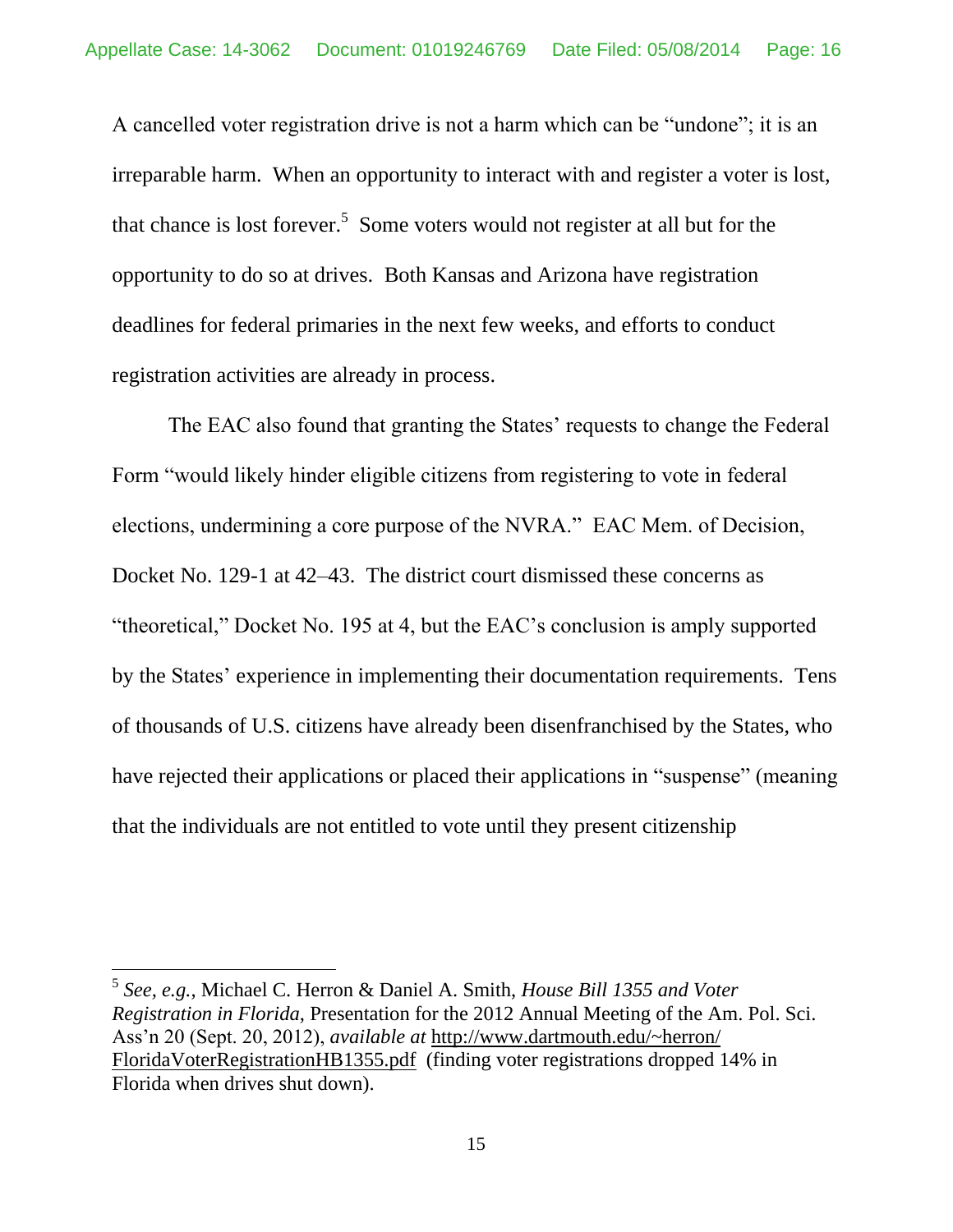documents).<sup>6</sup> Many of these individuals lack access to the required documentation at the time they register to vote (such as during community voter drives), are unwilling to photocopy and mail copies of their sensitive personal documents, or lack the resources to submit such proof. Accordingly, if the Order is put into effect immediately, potentially thousands of additional eligible voters will be unable to register to vote for the upcoming elections.

The district court said it was unconvinced that these tens of thousands of citizens are "unable" to produce documentation (Docket No. 195 at 7), but their continued unregistered status, with the registration deadline approaching, strongly indicates that these citizens will not be able to comply with the new requirements.<sup>7</sup> Without the Federal Form, these citizens will be unable to exercise their right to vote in the upcoming federal elections.

Nor is this harm "reversible." If a stay is not granted and the Order is then overturned on appeal, U.S. citizens will have illegally been prevented from voting

<sup>&</sup>lt;sup>6</sup> For example, when Arizona implemented its documentary proof-of-citizenship requirement in 2005, more than 31,000 voter registration applications were rejected for failure to include the required documentation, and community-based voter registration in Arizona's largest county plummeted by 44%. *See* Br. for Gonzalez Resps., *ITCA*, 133 S. Ct. 2247 (No. 12-71), 2013 WL 179943 at \*18; EAC000904, Docket No. 132-7; EAC001826, Docket No. 132-17. Similarly, Kansas's requirement initially resulted in over 20,000 applicants being placed on a "suspense" list, meaning they cannot vote until they present citizenship documentation. *See* Docket No. 140-2 (Decl. of Brad Bryant); EAC Mem. of Decision, Docket No. 129-1 at 42.

 $<sup>7</sup>$  In the district court, Kansas conceded that of the over 20,000 registrants placed on its</sup> suspense list by January 2014, the State had not been able to subsequently verify the citizenship of about 12,500 applicants. Docket No. 140-2.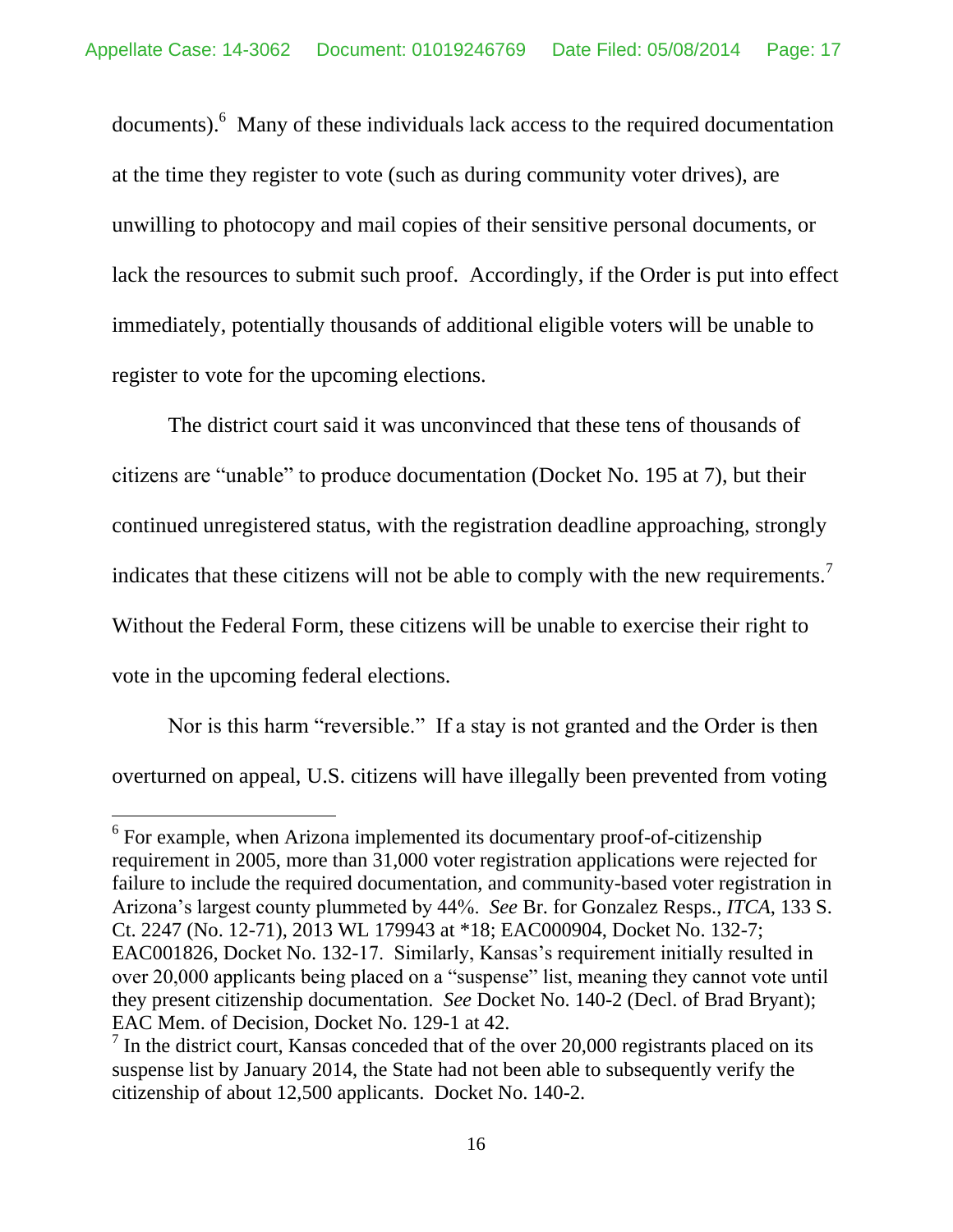and the restoration of their rights will be contingent on the States' ability to locate and reinstate them to the voter rolls. The States do not have such an ability.

### **2. The States Will Not Be Harmed By a Stay**

While the risk of harm to Intervenor–Appellants and the public is substantial, the States would not be harmed by a stay of the Order pending appeal. In the district court, the States argued that if the Federal Form is not modified they "will be forced to register unqualified voters" (*i.e.*, noncitizens) who use the Form. Docket No. 17 at 27. That is incorrect. As described above, the EAC found that the state proof-of-citizenship provisions are *not* necessary to ensure that noncitizens do not register using the Federal Form. Indeed, the States failed to submit any evidence to the EAC that noncitizens had registered using the Federal Form, and conceded at oral argument before the district court that they have *no evidence whatsoever* that even a single noncitizen has used the Federal Form to register to vote in Arizona or Kansas. *See* Feb. 11, 2014 Hr'g Tr. at 165–66.

But even assuming that a handful of noncitizens have registered to vote in Arizona and Kansas over the past several years, that alleged harm is insignificant―by orders of magnitude―compared to the disenfranchisement of countless U.S. citizens who will not be able to vote due to the States' documentary proof requirements. The EAC found that, even taking the States' claims as true,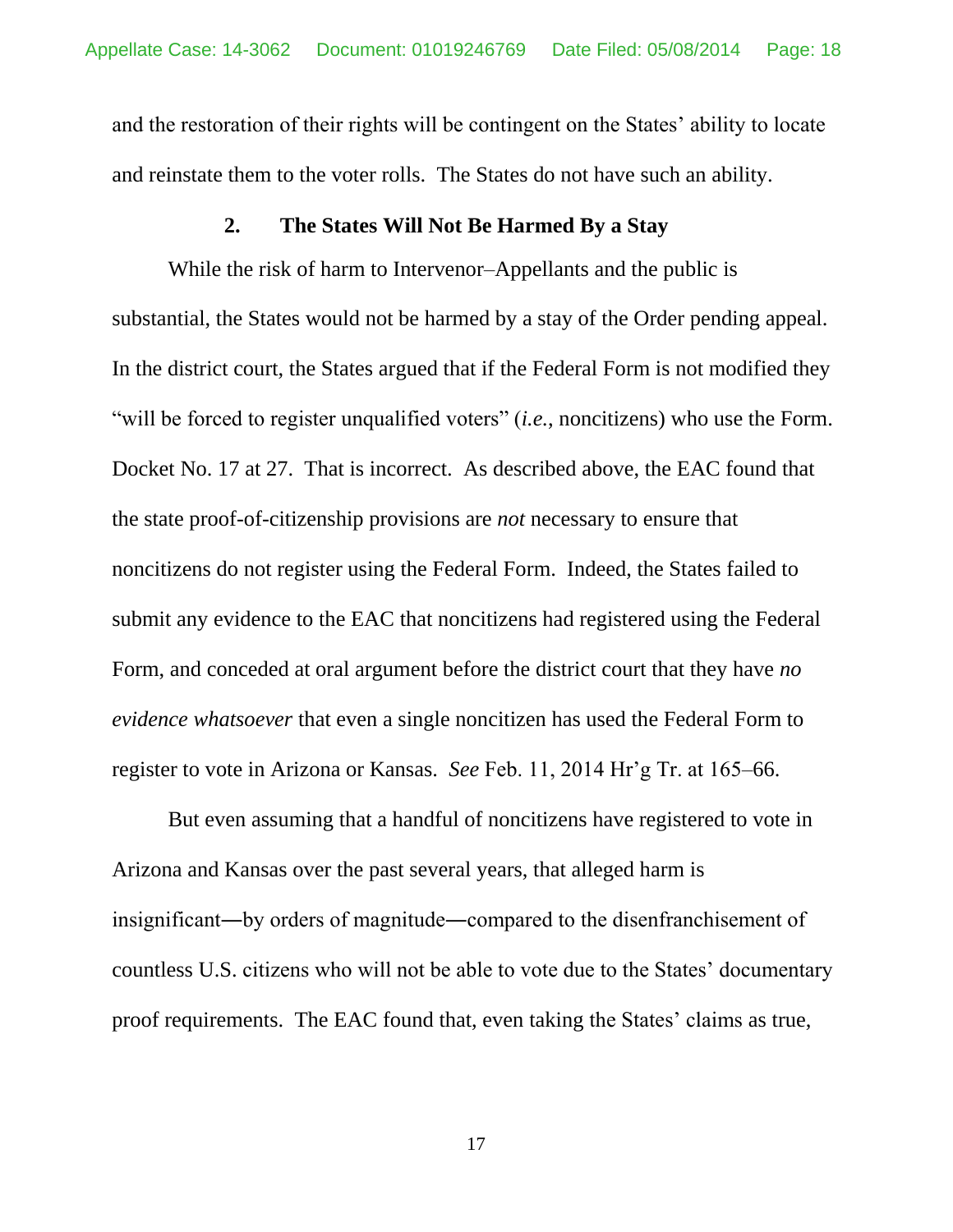noncitizen applicants constituted less than one-hundredth of one percent of all voter registrations. EAC Mem. of Decision, Docket No. 129-1 at 33–34.

Additionally, Arizona and Kansas grandfathered-in millions of individuals from their proof-of-citizenship requirements. As a result, these millions of individuals continue to be eligible to vote in Arizona and Kansas elections—a fact that belies the States' argument that additional proof is necessary to protect electoral integrity. Ariz. Rev. Stat.  $\S 16-166(F)$ ; Kan. Stat. Ann.  $\S 25-2309(n)$ .

And even if this Court were to accept the States' argument that additional steps must be taken to prevent noncitizens from registering and voting, the States have demonstrated that they can verify citizenship status following registration by cross-checking voter registration records against other state and federal records. A stay would do nothing to prevent the States from continuing to use independent information in their possession, information that may indicate that a particular applicant is in fact not a citizen, to confirm the eligibility of that applicant. This is what the 42 other States subject to the NVRA do, and it is what Arizona and Kansas did as well prior to the enactment of their proof-of-citizenship laws. The States currently employ a number of procedures to serve the public interest in ensuring fair and honest elections.<sup>8</sup> At the same time, Congress itself considered

<sup>&</sup>lt;sup>8</sup> See EAC001033–1103, Docket No. 132-8 (January 11, 2008 deposition of Craig Stender for *Gonzalez v. Arizona*, Case No. cv-06-1268 (D. Ariz, filed May 9, 2006), Footnote continued on next page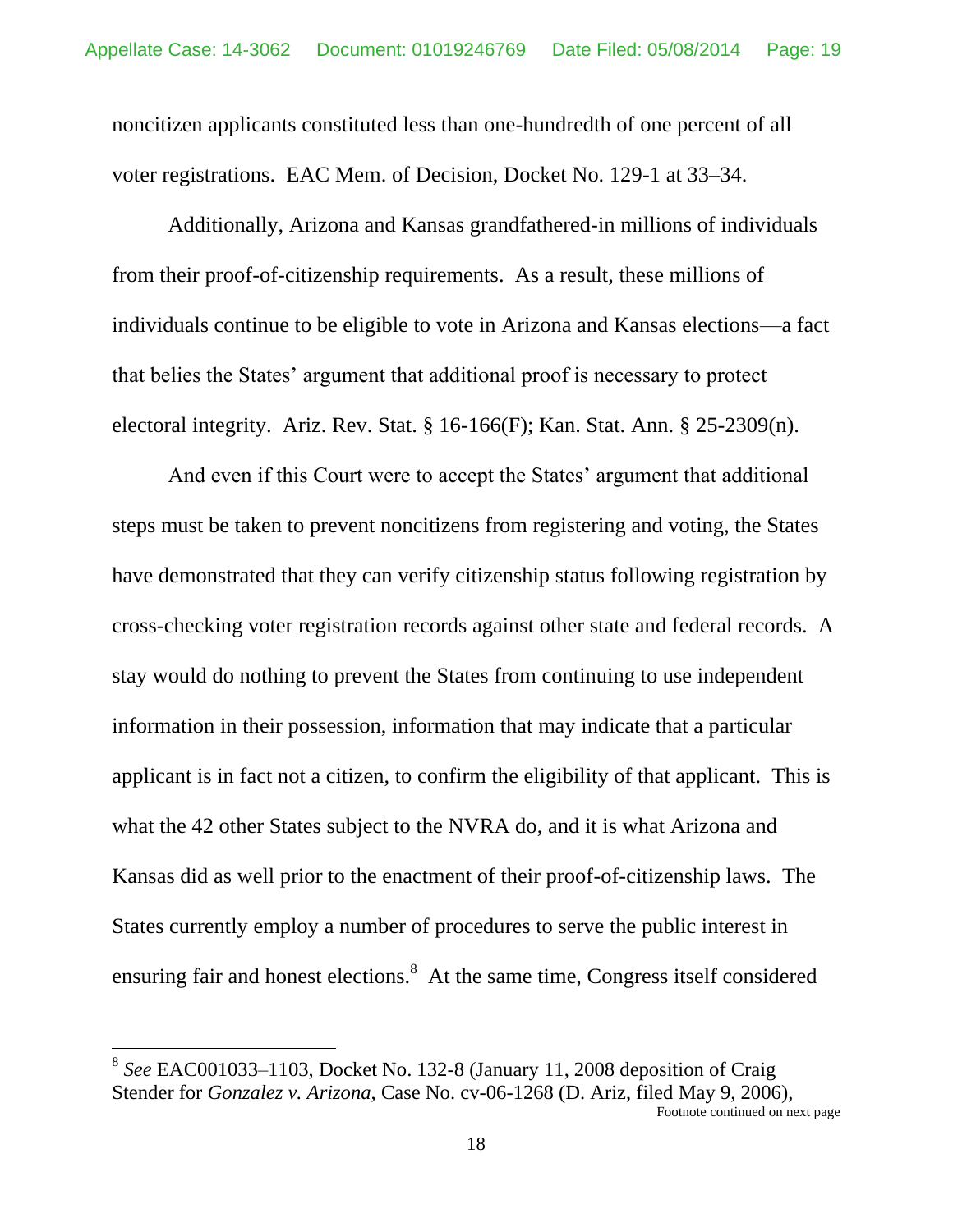and balanced the need to ensure election integrity when it enacted the NVRA and required the States to accept and use the Federal Form. 42 U.S.C. § 1973gg(b)(3). A stay will ensure that an unnecessary citizenship verification method that excludes citizens from the voter rolls, which itself violates the integrity of federal elections, will play no role in registration using the Federal Form.

In sum, the States cannot credibly claim that the integrity of their elections will be put at risk by following the system that has worked well for 20 years, and against which they have provided *absolutely no evidence* of fraud through use of the Federal Form.

## **3. Denying a Stay Would Harm the Public Interest**

In considering whether to issue a stay, the Court must consider "any risk of harm to the public interest." *Mainstream Mktg. Servs.*, 345 F.3d at 852. Denying a stay pending appeal would frustrate a central purpose of the NVRA, harm U.S. citizens residing in Kansas and Arizona who lack the documentation the States demand, and would harm the election process more generally.

Footnote continued from previous page

stating that the Arizona Secretary of State has created a system called VRAZ to compare the information on voter registration forms to other databases); EAC001222–1224 ¶¶ 8,10, Docket No. 132-10 (Declaration of Karen Osborne describing use of jury questionnaires to identify individuals that were registered to vote, but were not citizens); EAC001437–1445 at 109:11–23, Docket No. 132-12 (Reporter's Transcript of Proceedings held December 13, 2013 in *Kobach v. EAC*, No. 5:13-cv-4095 (D. Kan. filed Aug. 21, 2013) containing Plaintiffs' counsel's representation of Kansas' ability to unilaterally obtain information establishing citizenship); EAC000920 ¶¶ 2, 3, Docket No. 132-7 (Declaration of Brad Bryant describing use by Kansas of temporary driver's licenses records to identify noncitizens who may have registered to vote).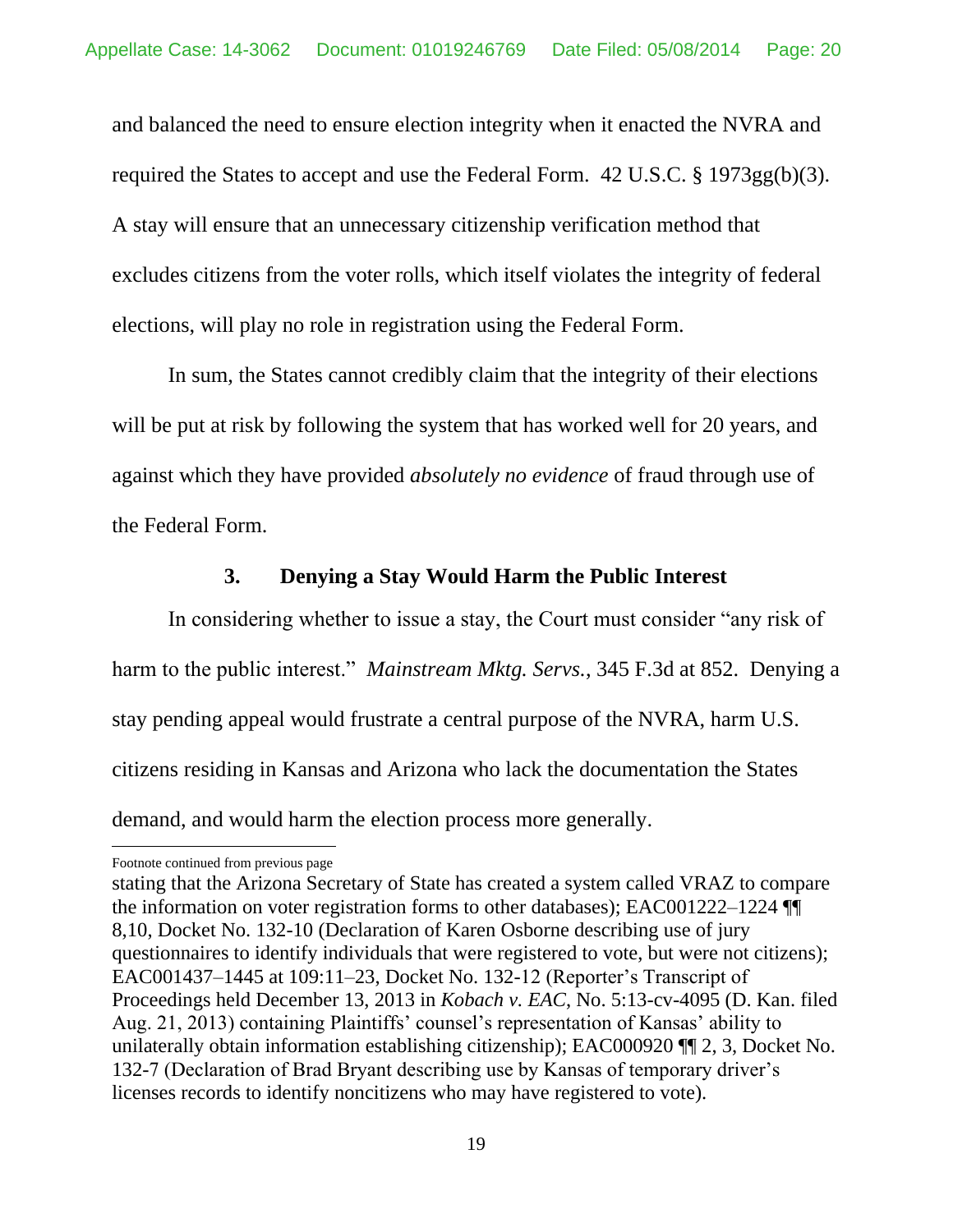In enacting the NVRA, Congress explicitly sought "to establish procedures that will increase the number of eligible citizens who register to vote in elections for Federal office." 42 U.S.C. § 1973gg(b)(1). Immediate enforcement of the Order would alter a status quo that has governed voter registration in federal elections for 20 years and frustrate the public's compelling interest in a simple, straightforward voter registration process just months before federal primary and general elections. As the Supreme Court warned, giving States carte blanche to add all of their state-specific requirements to the Federal Form would result in "the Federal Form ceas[ing] to perform any meaningful function," and becoming "a feeble means of 'increas[ing] the number of eligible citizens who register to vote in elections for Federal office.'" 133 S. Ct. at 2256 (quoting 42 U.S.C. § 1973gg(b)).

In its order denying the stay, the district court cited the interest in deferring to "laws enacted by the public's representatives." Docket No. 195 at 7. But the court only cited to the States' laws, and failed to consider the NVRA —also duly enacted by public representatives — which preempts any conflicting state laws.

#### **CONCLUSION**

For the foregoing reasons, the Court should grant Intervenor–Appellants' motion for an emergency stay of the district court's March 19, 2014 Order and a stay pending appeal. The States have been informed of this motion, were asked their position, and have not responded.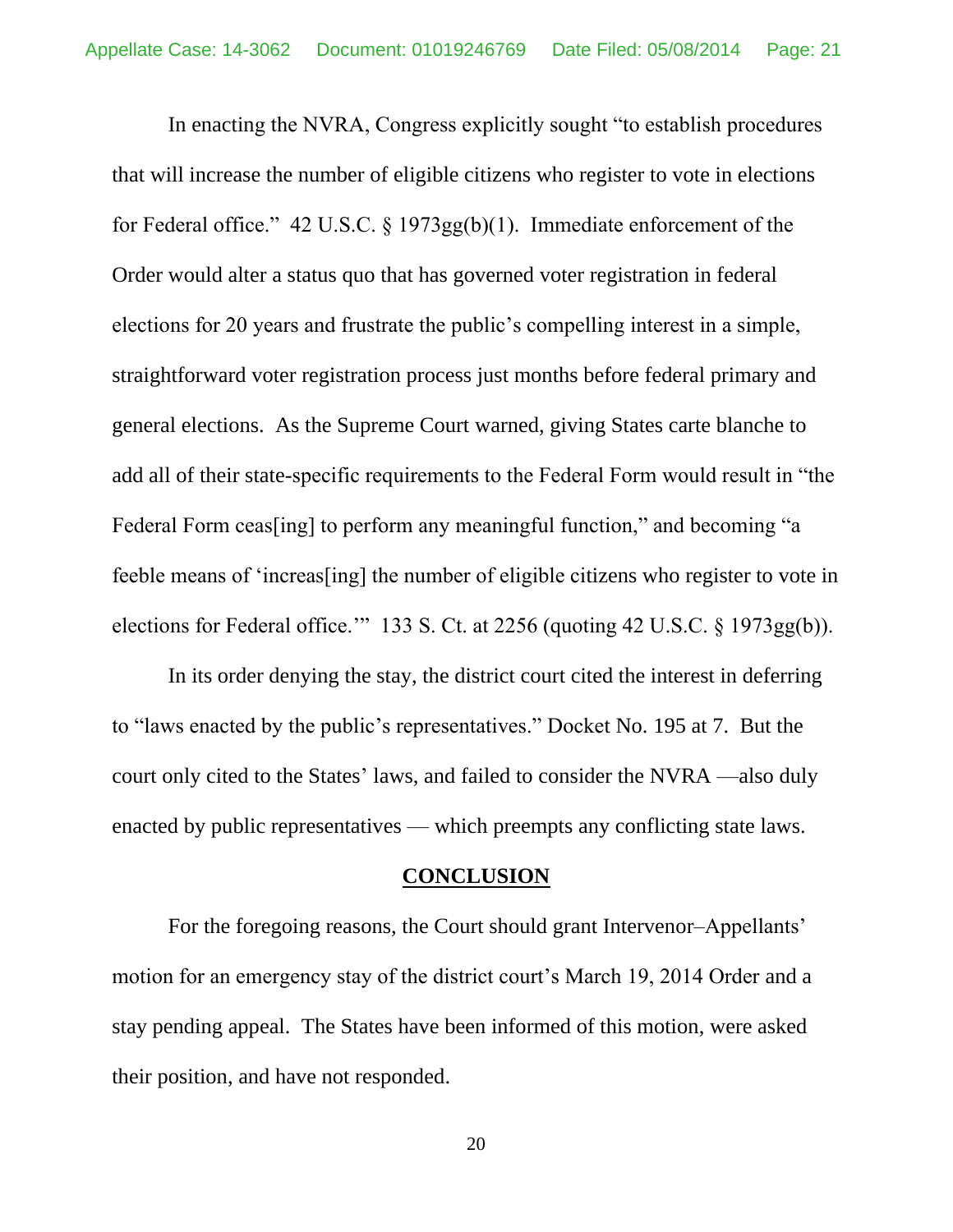s/Michelle Kanter Cohen Michelle Kanter Cohen PROJECT VOTE 805 Fifteenth Street NW, Suite 250 Washington, DC 20005 Telephone: (202) 546-4173 Fax: (202) 733-4762 E-mail: mkantercohen@projectvote.org

s/John A. Freedman Robert N. Weiner John A. Freedman Andrew W. Beyer Andrew Treaster ARNOLD & PORTER LLP 555 Twelfth Street NW Washington, DC 20004 Telephone: (202) 942-5000 Fax: (202) 942-5999 E-mail: john.freedman@aporter.com

*Attorneys for Intervenor-Appellant Project Vote*

# **MEXICAN AMERICAN LEGAL DEFENSE AND EDUCATIONAL FUND**

Nina Perales (Tex. Bar No. 24005046) Ernest Herrera (N.M. Bar No. 144619) 110 Broadway, Suite 300 San Antonio, Texas 78205 Phone: 210-224-5476 Facsimile: 210-224-5382

Dated: May 8, 2014 Respectfully submitted,

s/Erin Thompson Lee Thompson, #08361 Erin C. Thompson, #22117 THOMPSON LAW FIRM, LLC 106 E.  $2<sup>nd</sup>$  Street Wichita, Kansas 67202 Telephone: (316) 267-3933 Fax: (316) 267-3901 E-mail: lthompson@tslawfirm.com

#### **HUSCH BLACKWELL LLP**

s/ Judd M. Treeman Jeffrey J. Simon (Kansas S. Ct. No. 15231) Judd M. Treeman (Kansas S. Ct. No. 25778) 4801 Main Street Suite 1000 Kansas City, Missouri 64112 Phone: 816-329-4711 Facsimile: 816-983-8080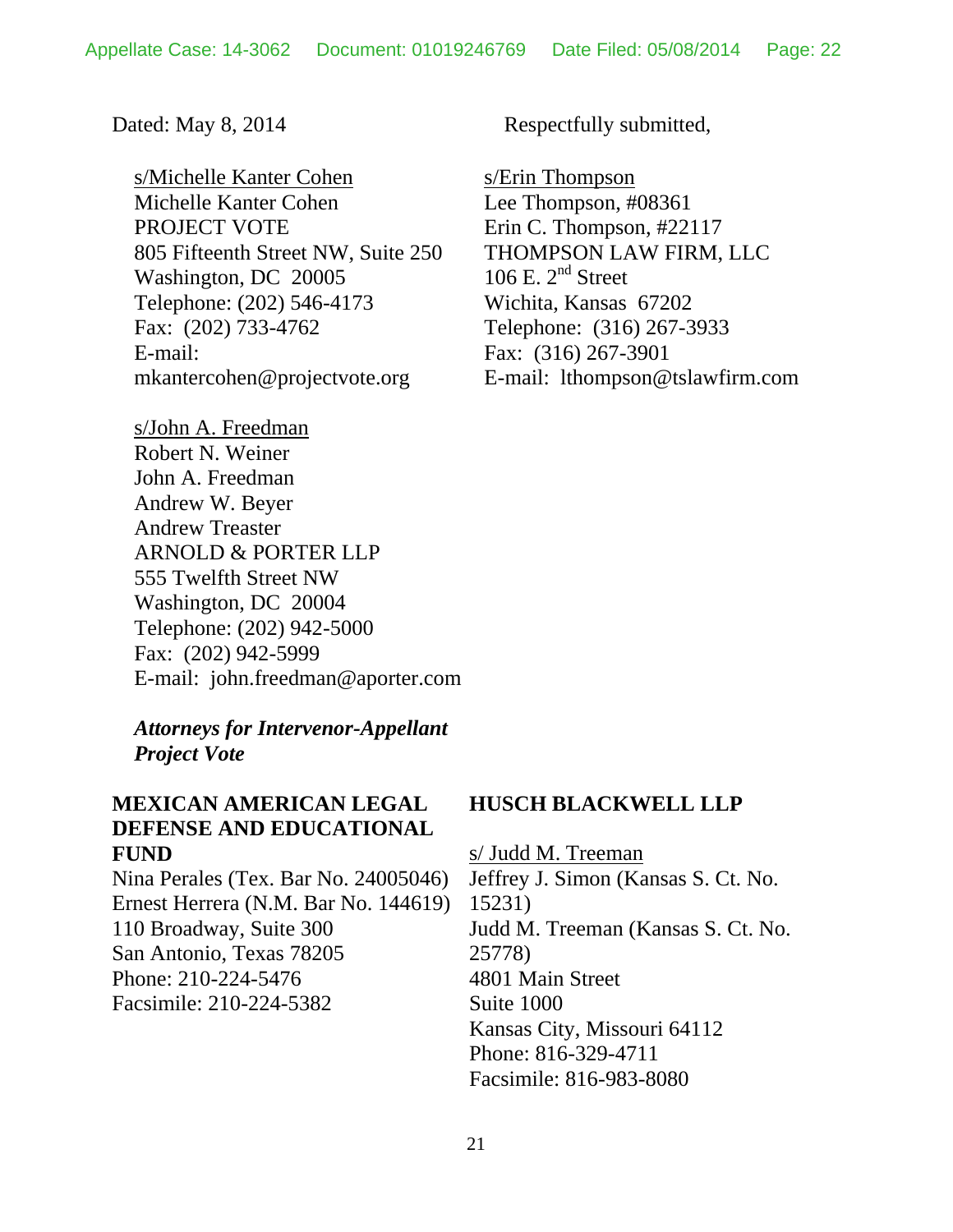### **O'MELVENY & MYERS LLP**

Linda Smith (Cal. Bar No. 78238) Adam P. KohSweeney (Cal. Bar No. 229983) J. Jorge deNeve (Cal. Bar No. 198855) 1999 Avenue of the Stars, 7th Floor Los Angeles, CA 90067-6035 Phone: 310-246-6801 Facsimile: 310-246-6779

*Attorneys for Intervenor-Appellants Valle del Sol, Southwest Voter Registration Education Project, Common Cause, Chicanos Por La Causa, Inc., and Debra Lopez*

#### /s/ Kip Elliot

Lane Williams (KS S.Ct. #11106) Kip Elliot (KS S.Ct. #17663) DISABILITY RIGHTS CENTER OF KANSAS 635 SW Harrison Street, Suite 100 Topeka, Kansas 66603 Tel: (785) 273-9661 Fax: (785) 273-9414 kip@drckansas.org

Linda Stein (DC #376217)\* Errol R. Patterson (DC #379715)\* Jason A. Abel (DC #490382)\* STEPTOE & JOHNSON, LLP 1330 Connecticut Avenue, NW Washington, D.C. 20036 Tel: (202) 429-8062 Fax: (202) 429-3902 epatterson@steptoe.com

David B. Rosenbaum\* Anna H. Finn\* OSBORN MALEDON, P.A. 2929 North Central Avenue, Suite

/s/ Mark A. Posner Mark A. Posner (DC #457833)\* Erandi Zamora (CA #281929)\* LAWYERS' COMMITTEE FOR CIVIL RIGHTS UNDER LAW 1401 New York Avenue, NW, Suite 400 Washington, D.C. 20005 Tel: (202) 662-8389 Fax: (202) 628-2858 mposner@lawyerscommittee.org

Joe P. Sparks (AZ #002383)\* Laurel A. Herrmann  $(AZ \#025623)^*$ Julia M. Kolsrud (AZ #029582)\* THE SPARKS LAW FIRM, P.C. 7503 First Street Scottsdale, Arizona 85251 Tel: (480) 949-1339 Fax: (480) 949-7587 joesparks@sparkslawaz.com

Daniel B Kohrman (DC #394064)\* AARP FOUNDATION LITIGATION 601 E Street, NW, Suite A4-240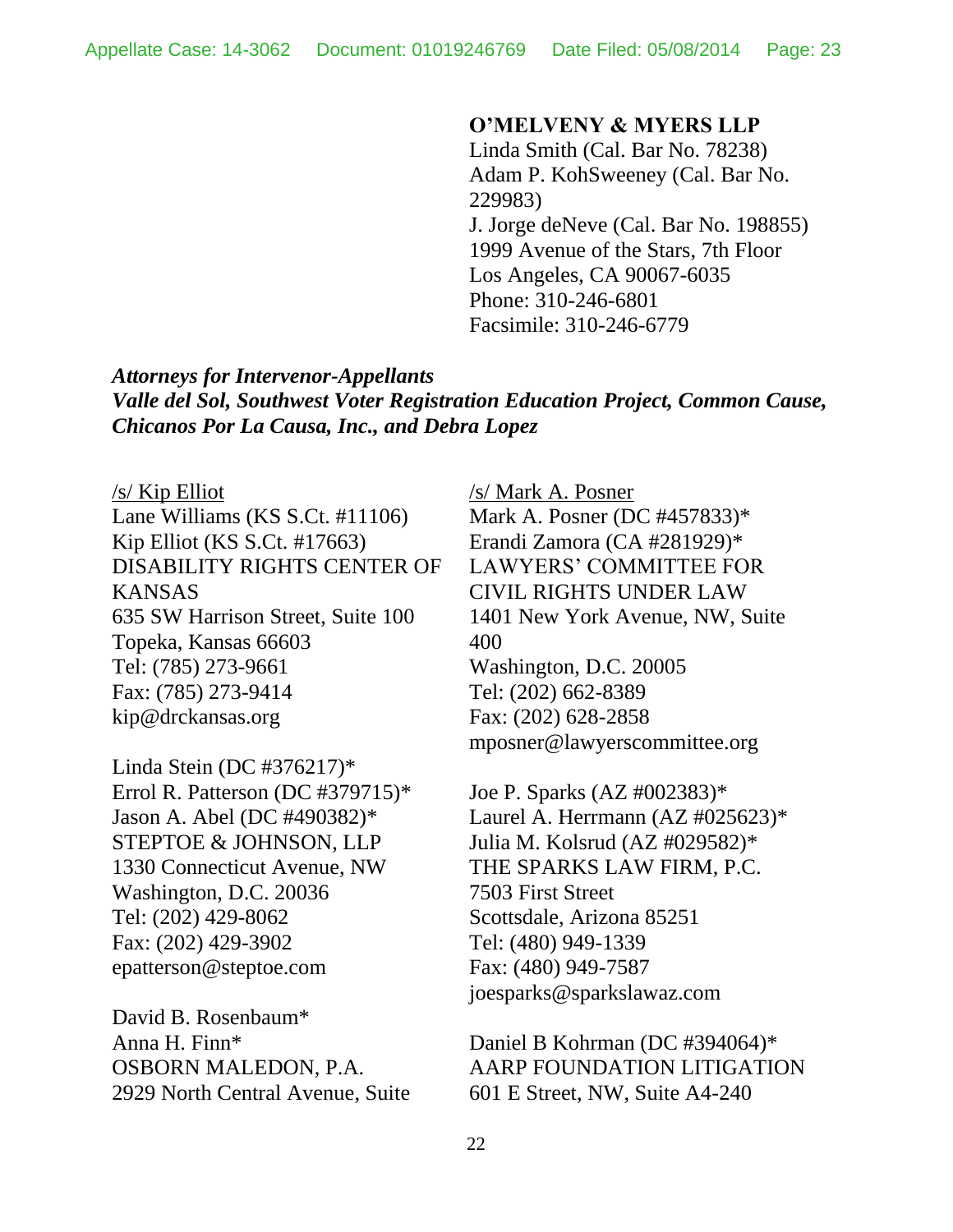2100 Phoenix, Arizona 85012 Tel: (602) 640-9345 Fax: (602) 640-9050 afinn@omlaw.com

Washington, D.C. 20049 Tel: (202) 434-2064 Fax: (202) 434-6424 dkohrman@aarp.org \*Admitted *Pro Hac Vice*

*Attorneys for Intervenor-Appellants Inter Tribal Council of Arizona, Inc., Arizona Advocacy Network, League of United Latin American Citizens Arizona, and Steve Gallardo*

Michael C. Keats (*pro hac vice*) Bonnie L. Jarrett (*pro hac vice*) Adam Teitcher (*pro hac vice*) Kirkland & Ellis LLP 601 Lexington Avenue New York, NY 10022 Phone: 212-446-4800 Fax: 212-446-4900 Email: michael.keats@kirkland.com, bonnie.jarrett@kirkland.com, adam.teitcher@kirkland.com

Neil Eggleston (*pro hac vice*) Susan Davies (*pro hac vice*) Jonathan Janow (*pro hac vice*) Rachel B. Funk (*pro hac vice*) Kirkland & Ellis LLP 655 Fifteenth Street, N.W. Washington, D.C. 20005 Phone: 202-879-5000 Fax: 202-879-5200 Email: neil.eggleston@kirkland.com, susan.davies@kirkland.com, jonathan.janow@kirkland.com, rachel.funk@kirkland.com

/s/ David G. Seely David G. Seely, No. 11397 Fleeson, Gooing, Coulson & Kitch L.L.C. 1900 Epic Center, 301 N. Main Wichita, KS 67202 Phone: 316-267-7361 Fax: 316-267-1754 Email: dseely@fleeson.com

Wendy R. Weiser (*pro hac vice*) Director, Democracy Program Tomas Lopez (*pro hac vice*) Jonathan Brater (*pro hac vice*) Brennan Center for Justice at NYU School of Law 161 Avenue of the Americas, 12th Floor New York, NY 10013 Phone: 646-292-8318 Fax: 212-463-7308 Email: wendy.weiser@nyu.edu, lopezt@exchange.law.nyu.edu, braterj@exchange.law.nyu.edu

*Attorneys for Intervenor-Appellants League of Women Voters of the United States, League of Women Voters of Arizona, and League of Women Voters of Kansas*